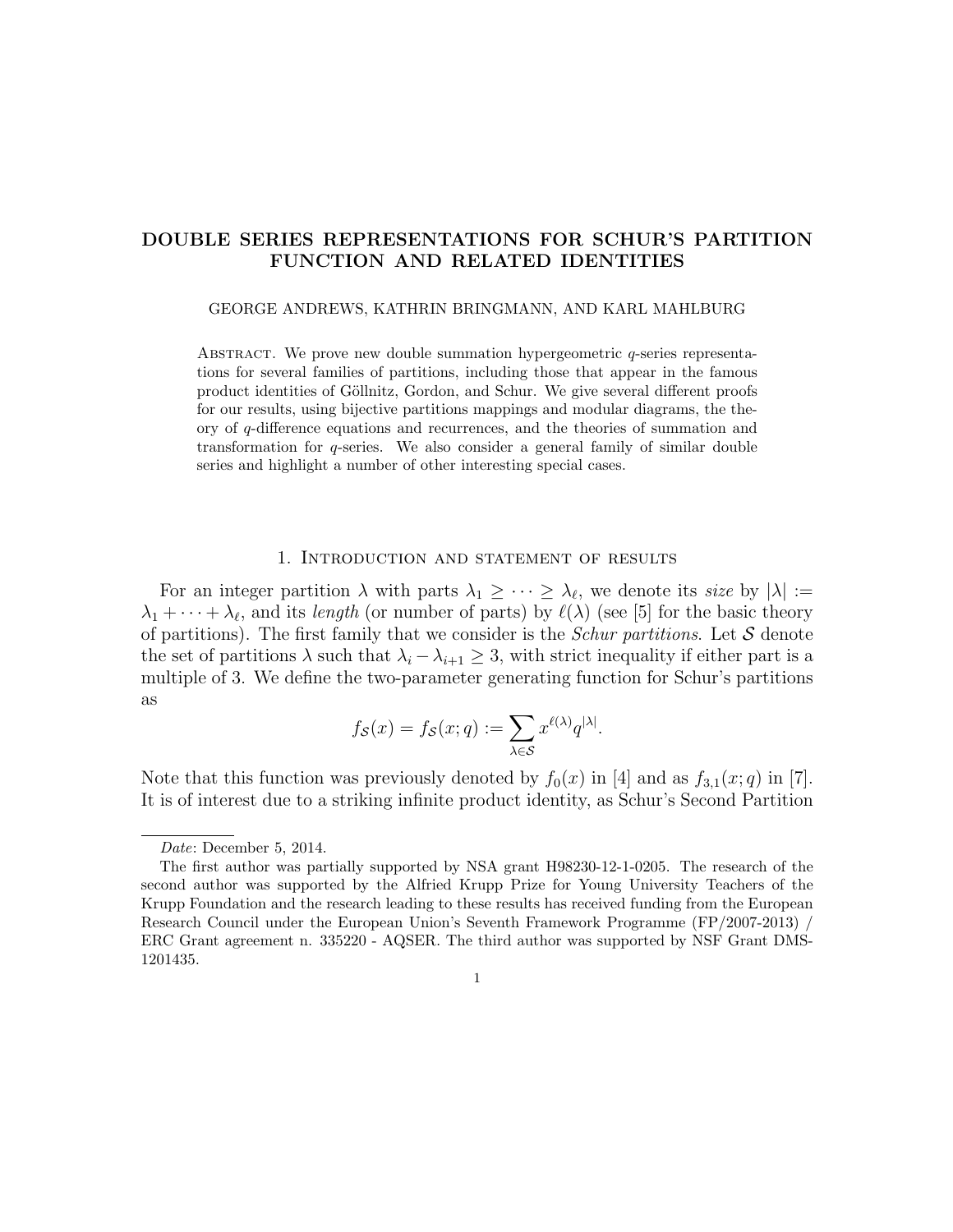Theorem [14] states that

$$
f_{\mathcal{S}}(1;q) = (-q;q^3)_{\infty} (-q^2;q^3)_{\infty}.
$$
 (1.1)

Here and throughout the paper, we adopt standard notation for hypergeometric qseries, which is reviewed in detail in Section 2.

Our first result gives a new double series representation for the two-parameter generating function for Schur partitions.

Theorem 1.1. We have

$$
f_{\mathcal{S}}(x) = \sum_{m,n \geq 0} \frac{(-1)^n x^{m+2n} q^{(3n+m)^2 + \frac{m(m-1)}{2}}}{(q;q)_m (q^6;q^6)_n}.
$$

Remark. Theorem 1.1 is particularly notable because, unlike some of the other examples that are discussed in this paper, there are no simple combinatorial  $q$ -series representations for  $f_{\mathcal{S}}(x)$  in the literature. For example, one of the simplest expressions is  $(2.15)$  of [4], which states that

$$
f_{\mathcal{S}}(x) = (x; q^3)_{\infty} \sum_{n \geq 0} \frac{x^n (-q, -q^2; q^3)_n}{(q^3; q^3)_n}.
$$

One significant disadvantage of this expression is the fact that it assumes  $|x| < 1$ , preventing us from setting  $x = 1$ , whereas our new double series does not have such a restriction.

Remark. Sills proved a similar double series representation for the product that appears in the notable partition identity of Capparelli, which was originally conjectured in [8]. Equation (1.4) of [15] states that

$$
\sum_{n\geq 0}\sum_{j=0}^{2n}\frac{\left(\frac{n-j+1}{3}\right)q^{n^2}}{(q;q)_{2n-j}(q;q)_j}=\frac{1}{(q^2,q^3,q^9,q^{10};q^{12})_{\infty}},
$$

where  $(\frac{\bullet}{p})$  denotes the Legendre symbol. As with Schur's identity (1.1), the above product is equivalent to the generating function for partitions whose successive parts satisfy certain gap conditions. Sills' proof uses the theory of Bailey pairs, which does not appear in any of our proofs.

We next consider partitions studied by Göllnitz and Gordon. Let  $\mathcal{G}\mathcal{G}$  denote the set of Göllnitz-Gordon partitions, which are those partitions satisfying  $\lambda_i - \lambda_{i+1} \geq 2$ , with strict inequality if either part is even. Furthermore, let  $\mathcal{G}\mathcal{G}_t$  denote those partitions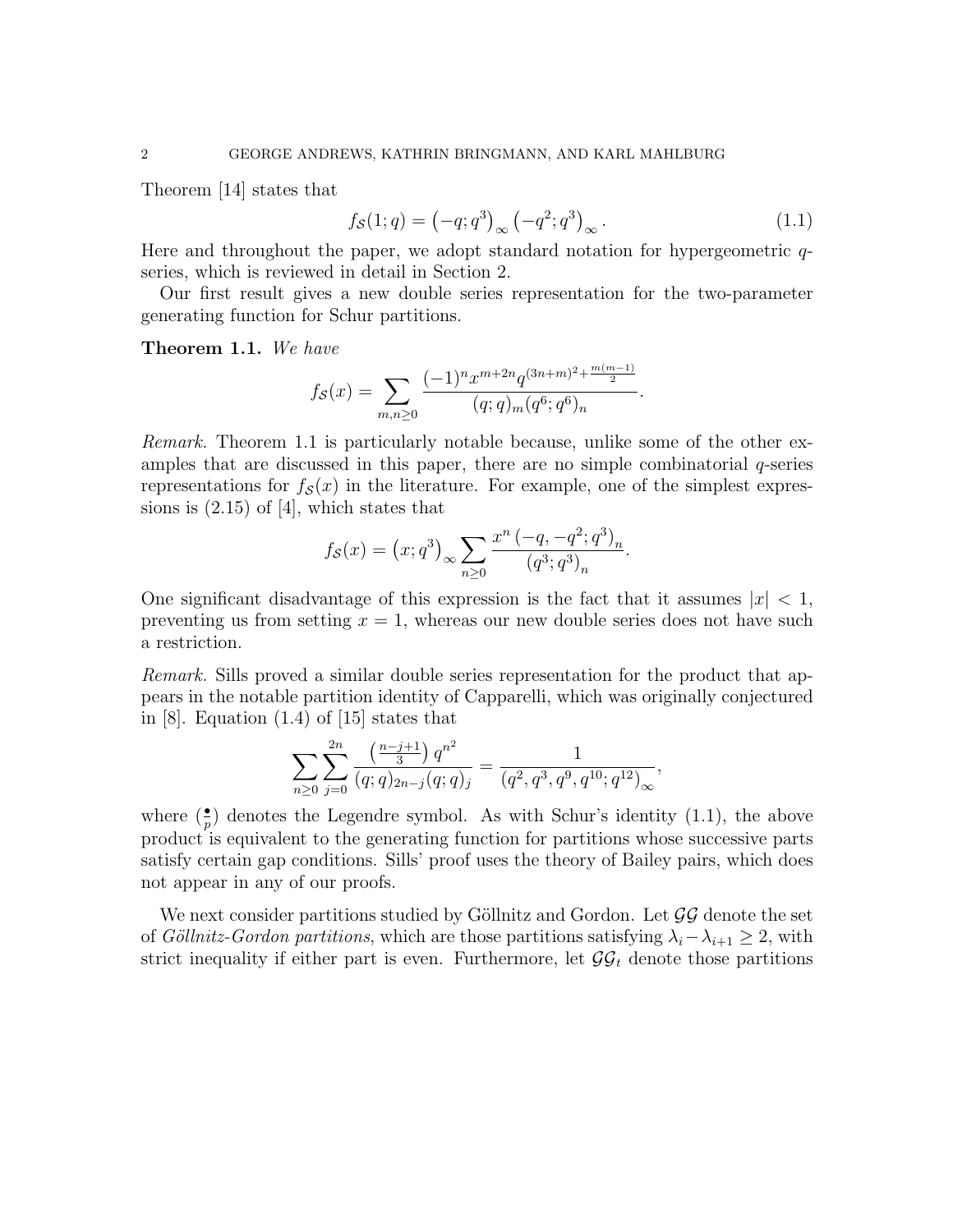in  $\mathcal{G}\mathcal{G}$  with all parts at least t. A direct combinatorial argument (conditioning on the number of parts) shows that

$$
f_{\mathcal{G}\mathcal{G}}(x;q) := \sum_{\lambda \in \mathcal{G}\mathcal{G}} x^{\ell(\lambda)} q^{|\lambda|} = \sum_{n \ge 0} \frac{x^n q^{n^2} (-q;q^2)_n}{(q^2;q^2)_n}.
$$
 (1.2)

Furthermore, if the sum is instead taken over partitions  $\lambda \in \mathcal{GG}_t$  and t is odd, it is clear that the resulting generating function is  $f_{\mathcal{G}\mathcal{G}}(xq^{t-1};q)$ . The Göllnitz-Gordon identities, which were independently proven in [11, 12], then state that for  $t = 1$  or 3, we have the following product formulas:

$$
f_{\mathcal{G}\mathcal{G}_t}(1;q) = \frac{1}{(q^t, q^4, q^{8-t}; q^8)_{\infty}}.
$$
\n(1.3)

Similarly, let  $G$  denote the set of *Göllnitz partitions*, which are those partitions satisfying  $\lambda_i - \lambda_{i+1} \geq 2$ , where now the inequality is strict if either part is odd. Furthermore, let  $\mathcal{G}_t$  denote the subset of such partitions where the smallest part is at least t. Denote the corresponding generating function by

$$
f_{\mathcal{G}}(x;q) := \sum_{\lambda \in \mathcal{G}} x^{\ell(\lambda)} q^{|\lambda|},
$$

and let  $f_{\mathcal{G}_t}$  be the sum over  $\mathcal{G}_t$ . As above, if t is odd, then  $f_{\mathcal{G}_t}(x;q) = f_{\mathcal{G}}(xq^{t-1};q)$ . Göllnitz specifically studied the cases  $t = 1, 2$ , and noted the combinatorial formulas

$$
f_{\mathcal{G}_1}(x;q) = \sum_{n\geq 0} \frac{x^n q^{n^2+n} (-q^{-1}; q^2)_n}{(q^2; q^2)_n},
$$
  

$$
f_{\mathcal{G}_2}(x;q) = f_{\mathcal{G}\mathcal{G}}(xq;q).
$$

The Little Göllnitz Theorem [11] gives the product identities

$$
f_{\mathcal{G}_1}(1;q) = \frac{1}{(q, q^5, q^6; q^8)_{\infty}},
$$
\n(1.4)

$$
f_{\mathcal{G}_2}(1;q) = \frac{1}{(q^2, q^3, q^7; q^8)_{\infty}}.
$$
\n(1.5)

Our next result gives new double series representations of the generating functions for Göllnitz-Gordon and Göllnitz partitions.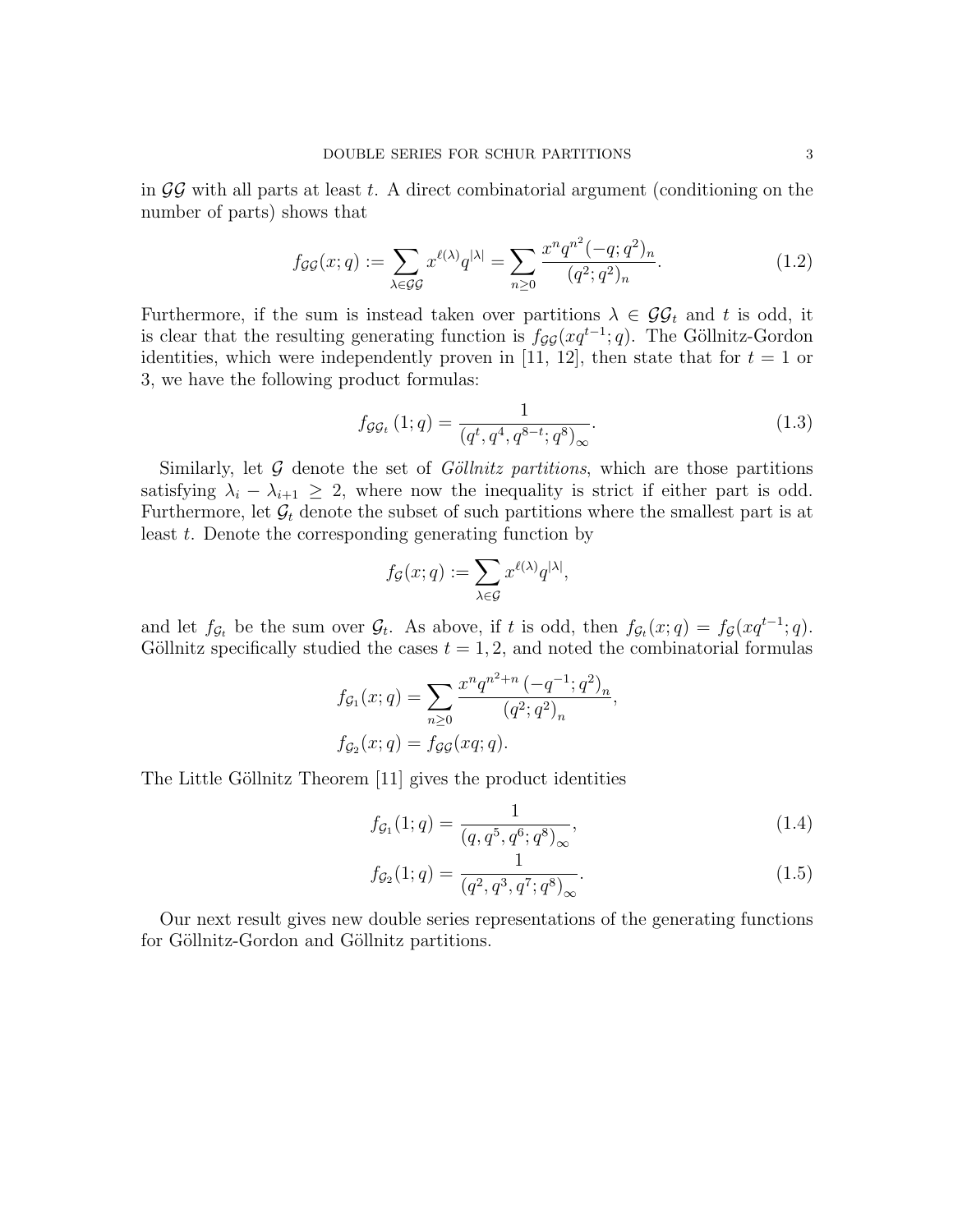Theorem 1.2. We have

$$
f_{\mathcal{G}\mathcal{G}}(x;q) = \sum_{k,m \ge 0} \frac{(-1)^k x^{m+2k} q^{m^2+4mk+6k^2}}{(q;q)_m (q^4;q^4)_k},\tag{1.6}
$$

$$
f_{\mathcal{G}}(x;q) = \sum_{k,m \ge 0} \frac{(-1)^k x^{m+2k} q^{m^2+4mk+6k^2-2k}}{(q;q)_m (q^4;q^4)_k}.
$$
 (1.7)

Remark. Alladi and Berkovich also obtained alternative double series representations for series related to Göllnitz partitions. In particular, they proved (see  $(3.6)$  and  $(3.9)$ ) of [1]) the identities

$$
\sum_{k,m\geq 0} \frac{w^k q^{m^2+2mk+2k^2+m+k}}{(q^2;q^2)_m (q^2;q^2)_k} = \left(-wq,-q^2,-q^4;q^4\right)_{\infty},\tag{1.8}
$$

$$
\sum_{k,m\geq 0} \frac{w^k q^{m^2+2mk+2k^2+m-k}}{(q^2;q^2)_m (q^2;q^2)_k} = \left(-q^2, -w q^3, -q^4; q^4\right)_{\infty}.
$$
\n(1.9)

If we set  $w = 1$ , these specialize to the products in  $(1.4)$  and  $(1.5)$ , respectively. We also note that Alladi and Berkovich provided both combinatorial and analytic proofs of (1.8) and (1.9) in [1].

We point out that the results in  $[1]$  established refined versions of Göllnitz-Gordon's Theorem (recall (1.3)), in the sense that they directly connected the partitions with difference conditions with the partitions satisfying congruence conditions. In contrast, our focus is on alternative representations for partitions satisfying the gap conditions (the "sum side"), and our parameter x does not have a natural interpretation in terms of congruential restrictions (the "product side"). We therefore do not obtain an alternate proof of the Göllnitz-Gordon Theorem. Similarly, in [2], Alladi and Gordon also gave a refined version of Schur's Theorem as in (1.1), whereas our Theorem 1.1 again focuses on gap conditions. However, our method does have the advantage that it applies more widely to other partition functions satisfying similar difference conditions, giving a relatively uniform treatment of the Schur, Göllnitz-Gordon, and Little Göllnitz partitions.

In order to further explore the role of double series in combinatorial partition identities, we define the general family

$$
R(s, t, \ell, u, v, w) := \sum_{n \ge 0} q^{s {n \choose 2} + tn} r(\ell, u, v, w; n),
$$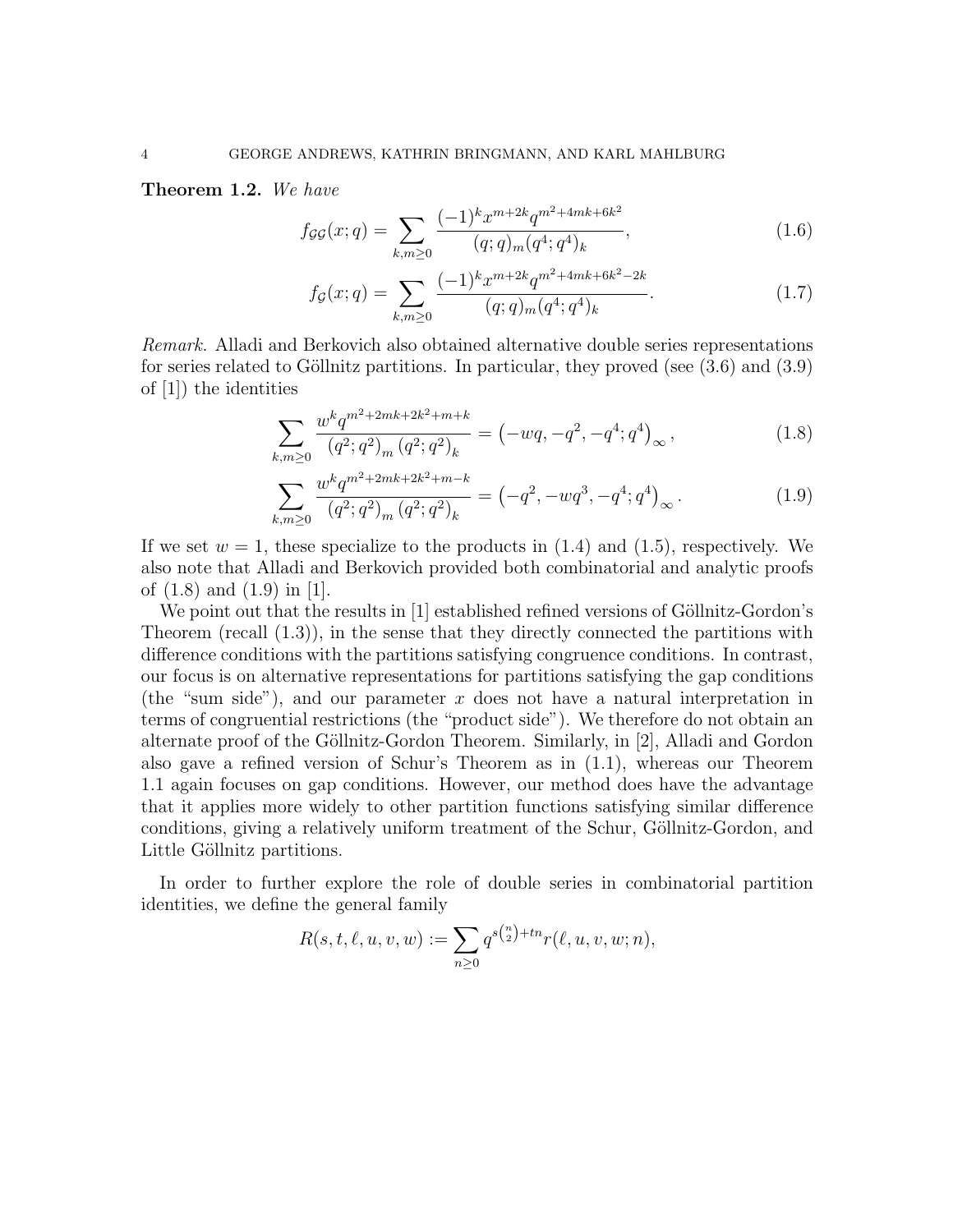where

$$
r(\ell, u, v, w; n) := \sum_{j \ge 0} \frac{(-1)^j q^{uv \frac{j(j-1)}{2} + (w - u\ell)j}}{(q; q)_{n-uj} (q^{uv}; q^{uv})_j}.
$$
\n(1.10)

To illustrate this notation, we note that the double series associated to the partition identities described above may be written as

$$
R(3, t, 0, 2, 3, 4) = f_{\mathcal{S}}(q^{t-1}; q),
$$
  
\n
$$
R(2, t, 0, 2, 2, 2) = f_{\mathcal{G}\mathcal{G}}(q^{t-1}; q),
$$
\n(1.11)

$$
R(2, t, 1, 2, 2, 2) = f_{\mathcal{G}}(q^{t-1}; q).
$$
\n(1.12)

Our final result identifies several additional cases in which the double series is equivalent to an infinite product.

**Theorem 1.3.** We have the following identities

$$
R(2, 1, 1, 1, 2, 2) = \left(-q; q^2\right)_{\infty},\tag{1.13}
$$

$$
R(2, 2, 1, 1, 2, 2) = \left(-q^2; q^2\right)_{\infty},\tag{1.14}
$$

$$
R(m, m, 1, 1, 1, 2) = \frac{(q^{2m}; q^{2m})_{\infty}}{(q^m; q^{2m})_{\infty}}.
$$
\n(1.15)

Remark. Note that the double-series notation is not uniquely determined, as

$$
r(\ell, u, v, w; n) = r(0, u, v, w - u\ell; n).
$$

However, we write the parameters in this way as it is often convenient to isolate  $\ell$  (cf. Lemma 2.2).

We give multiple proofs of our new double series identities, utilizing three primary techniques: combinatorial/bijective mappings of partitions, q-difference equations and analytic recurrences, and finally, the theory of hypergeometric q-series. Indeed, one of the goals of this paper is to show how these techniques can be adapted to solve similar problems.

The remainder of the paper is structured as follows. In the next section we review the basic notation of hypergeometric q-series, and collect a number of useful identities. In Section 3 we give combinatorial proofs of Theorems 1.1 and 1.2. We turn to analytic methods in Section 4, using  $q$ -difference equations to prove Theorems 1.1 – 1.3. Section 5 gives analytic proofs of Theorems 1.2 and 1.3 using basic identities from the theory of hypergeometric q-series.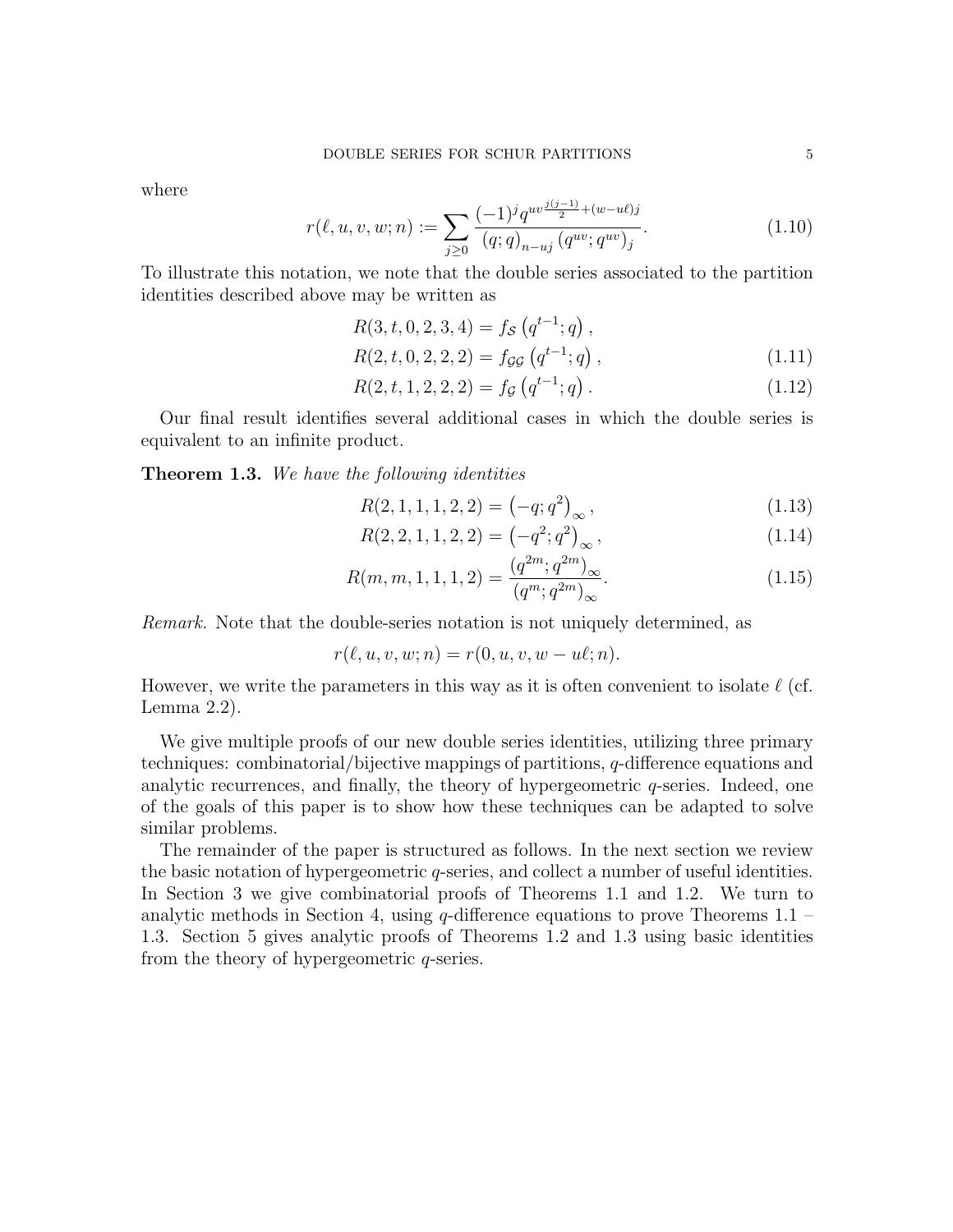## 2. Basic hypergeometric q-series

In this section we recall the basic definitions and notation for hypergeometric  $q$ series. We also record a number of identities that are useful in the evaluation of the generating functions that are the main topic of the paper.

If  $a \in \mathbb{C}$  and  $n \in \mathbb{Z}$ , the q-Pochhammer symbol is defined by setting

$$
(a;q)_{\infty} := \prod_{k\geq 0} (1 - aq^k),
$$

$$
(a;q)_n := \frac{(a;q)_{\infty}}{(aq^n;q)_{\infty}}.
$$

Note that this definition gives the convenient convention that

$$
\frac{1}{(q;q)_n} = 0 \quad \text{if } n < 0. \tag{2.1}
$$

For example, this means that summations such as (1.10) can be extended to all integers j. We also adopt the shorthand notations  $(a)_n := (a;q)_n$  and  $(a_1, \ldots, a_r)_n :=$  $(a_1)_n \cdots (a_r)_n.$ 

Next, we note the identity

$$
\left(q^{-n}\right)_j = (-1)^j q^{-nj + \frac{j(j-1)}{2}} \frac{(q)_n}{(q)_{n-j}}.\tag{2.2}
$$

We also have the useful limit evaluation

$$
\lim_{t \to 0} t^j \left( -\frac{q}{t} \right)_j = q^{\frac{j(j+1)}{2}}.\tag{2.3}
$$

If  $0 \leq m \leq n$ , then the *q*-binomial coefficient is denoted by

$$
\begin{bmatrix} n \\ m \end{bmatrix}_q := \frac{(q;q)_n}{(q;q)_m (q;q)_{n-m}}.
$$

The q-Binomial Theorem (see Theorem 3.3 of [5]) states that if  $n \geq 0$ ,

$$
(a)_n = \sum_{j=0}^n \begin{bmatrix} n \\ j \end{bmatrix}_q (-1)^j a^j q^{\frac{j(j-1)}{2}}.
$$
 (2.4)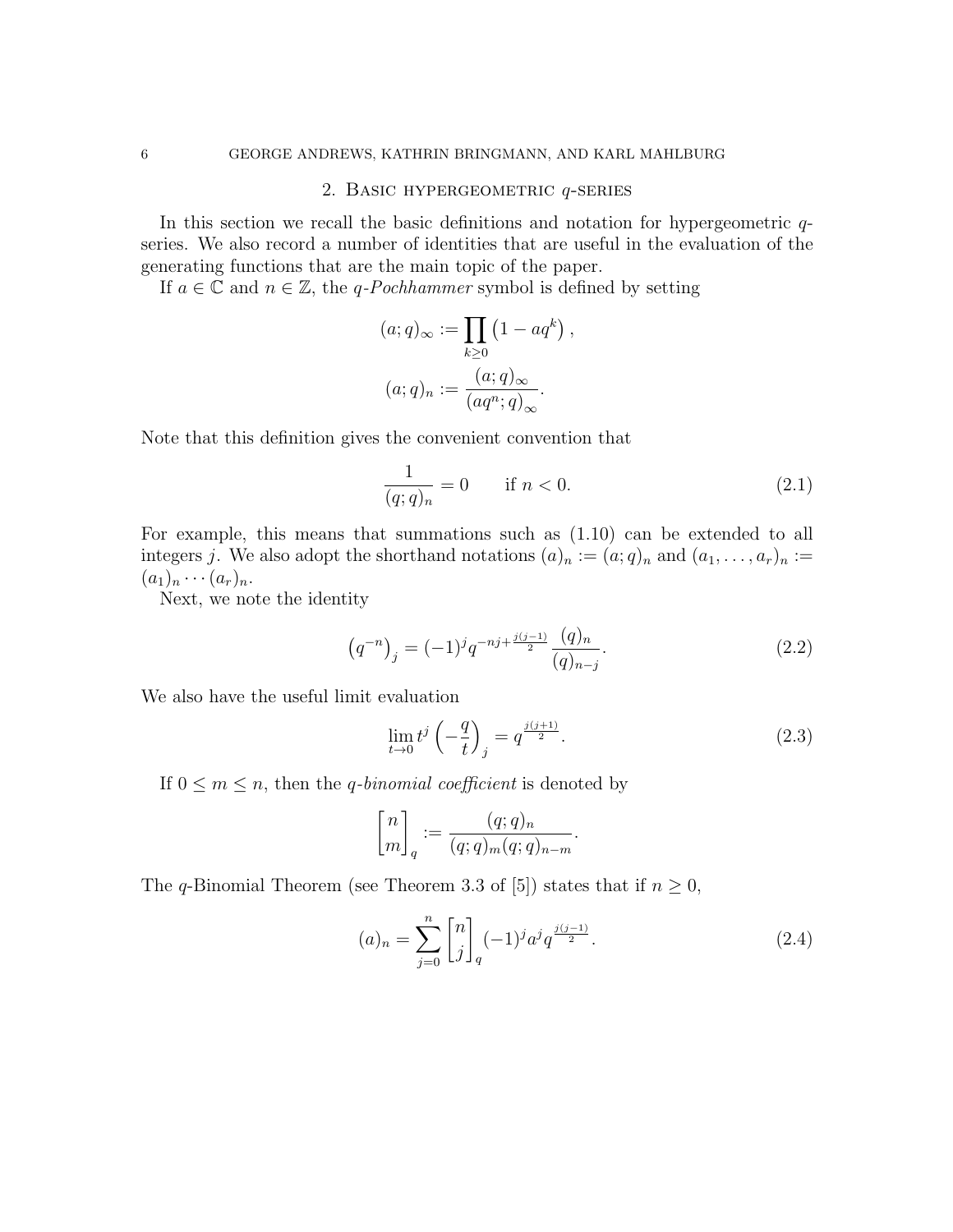Next, we recall two identities due to Euler, which state (see  $(2.2.5)$  and  $(2.2.6)$  in [5]) that

$$
\frac{1}{(x;q)_{\infty}} = \sum_{n\geq 0} \frac{x^n}{(q;q)_n},\tag{2.5}
$$

$$
(x;q)_{\infty} = \sum_{n\geq 0} \frac{(-1)^n x^n q^{\frac{n(n-1)}{2}}}{(q;q)_n}.
$$
\n(2.6)

We also require summation and transformation identities for hypergeometric  $q$ -series. Recall that if  $r \geq 1$ , the basic hypergeometric q-series is defined by

$$
{}_{r+1}\phi_r\left(\begin{array}{cccc}a_1, & a_2, & \ldots, & a_{r+1} \\ & b_1, & \ldots, & b_r\end{array};q,t\right):=\sum_{n\geq 0}\frac{(a_1,\ldots,a_{r+1};q)_n t^n}{(q,b_1,\ldots,b_r;q)_n}.
$$

Finite summations are obtained if one of the  $a_i$  is set to be a negative power of  $q$ , and the following such evaluations are useful.

**Lemma 2.1.** For  $n \in \mathbb{N}$ ,

$$
{}_2\phi_1\left(\begin{array}{cc}a, & q^{-n} \\ c & \end{array}; q, \frac{cq^n}{a}\right) = \frac{\left(\frac{c}{a}\right)_n}{(c)_n},\tag{2.7}
$$

$$
{}_2\phi_1\left(\begin{array}{cc}a, & q^{-n} \\ & c\end{array};q,\frac{cq^{n-1}}{a}\right) = \frac{\left(\frac{c}{a}\right)_{n-1}}{(c)_{n-1}} - \frac{\frac{c}{aq}(1-a)\left(\frac{c}{a}\right)_{n-1}}{(c)_n}.
$$
 (2.8)

*Remark.* Equation (2.7) is known as the  $q$ -Chu-Vandermonde identity (see (II.6) in  $[10]$ ).

Proof. Both formulas are related to specializations of Heine's second transformation for  $_2\phi_1$ . Specifically, the following identity is found on page 38 of [5]:

$$
{}_2\phi_1\left(\begin{array}{cc}a,&b\\&c\end{array};q,t\right)=\frac{\left(\frac{c}{b}\right)_\infty(bt)_\infty}{(c)_\infty(t)_\infty}{}_2\phi_1\left(\begin{array}{cc}\frac{abt}{c},&b\\&b\end{array};q,\frac{c}{b}\right).
$$

Setting  $b = q^{-n}, t = \frac{cq^{n-i}}{q}$  $\frac{a}{a}$  gives the specialization

$$
{}_2\phi_1\left(\begin{array}{cc}a,&q^{-n}\\&c\end{array};q,\frac{cq^{n-i}}{a}\right)=\frac{\left(\frac{cq^{-i}}{a}\right)_n}{(c)_n}{}_2\phi_1\left(\begin{array}{cc}q^{-i},&q^{-n}\\&\frac{cq^{-i}}{a}\end{array};q,cq^n\right).
$$

Equation (2.7) follows immediately from the case  $i = 0$ , and (2.8) follows from the case  $i = 1$  after regrouping and simplifying.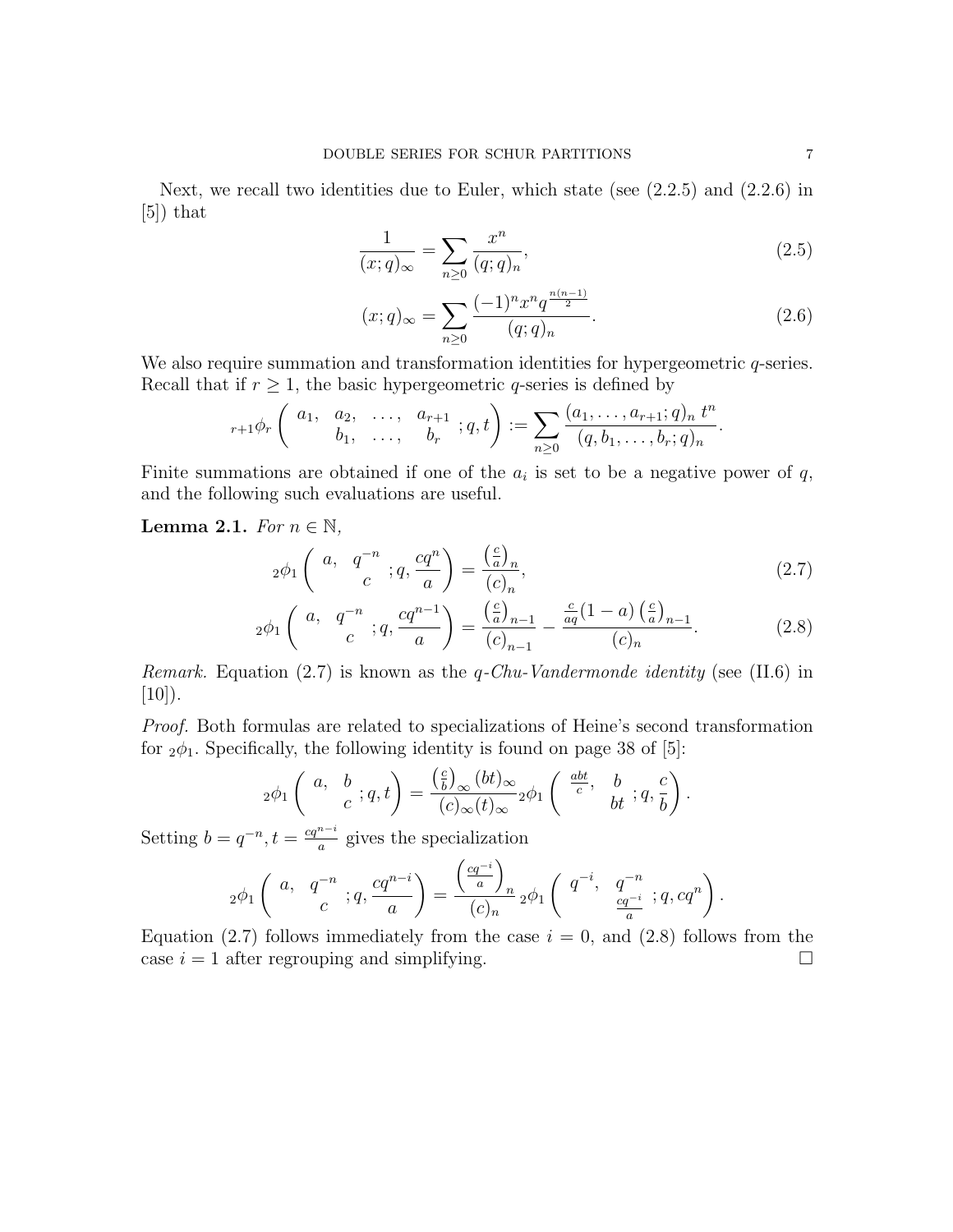We close this section with two recurrences satisfied by our family of double series (recall (1.10)).

#### Lemma 2.2. We have

$$
r(\ell, u, v, w; n) - r(\ell, u, v, w; n - 1) = q^n r(\ell + 1, u, v, w; n),
$$
\n(2.9)

$$
r(v, u, v, w; n) - r(0, u, v, w; n) = -q^{w - uv} r(0, u, v, w; n - u).
$$
 (2.10)

Both of these are straightforward to verify, although we note that the second recurrence requires the summation on the right-hand side to be re-indexed, sending  $j \mapsto j - 1$ .

## 3. Combinatorial arguments

In this section we present combinatorial proofs of our double series identities. A similar argument was used in Section 3.2 of [7] to reprove the double series representation for partitions without k-sequences that was originally shown in  $[6]$ . The general philosophy of this approach uses gap conditions and modular diagrams to decompose partitions into independent combinatorial components, each of whose generating functions are simple summations. These pieces are then put back together by combining the generating functions in the appropriate manner. We also note that a more intricate version of this procedure was used in  $[1]$  to prove  $(1.8)$  and  $(1.9)$ .

If  $\lambda$  is a partition and  $d \geq 1$ , then the *d-modular diagram* of  $\lambda$  is a row diagram in which in the *i*-th row consists of a sequence  $dd \cdot \cdot dr$  with  $\frac{\lambda_i}{d}$  $\frac{\lambda_i}{d}$  ds and  $r = \lambda_i \mod d$ . For example, the 3-modular diagram of  $30 + 26 + 23 + 18 + 12 + 8 + 4 + 1$  is

$$
\begin{array}{l} 33333333333\\ 333333332\\ 33333332\\ 333333\\ 3333\\ 332\\ 31\\ 1\end{array}
$$

3.1. Proof of Theorem 1.1. In the case of Schur partitions, we use 3-modular diagrams. Let  $\mathcal{S}^n$  denote the set of Schur partitions with n parts. In general, since each row in  $\lambda$  is at least 3 larger than the previous, each row in the 3-modular diagram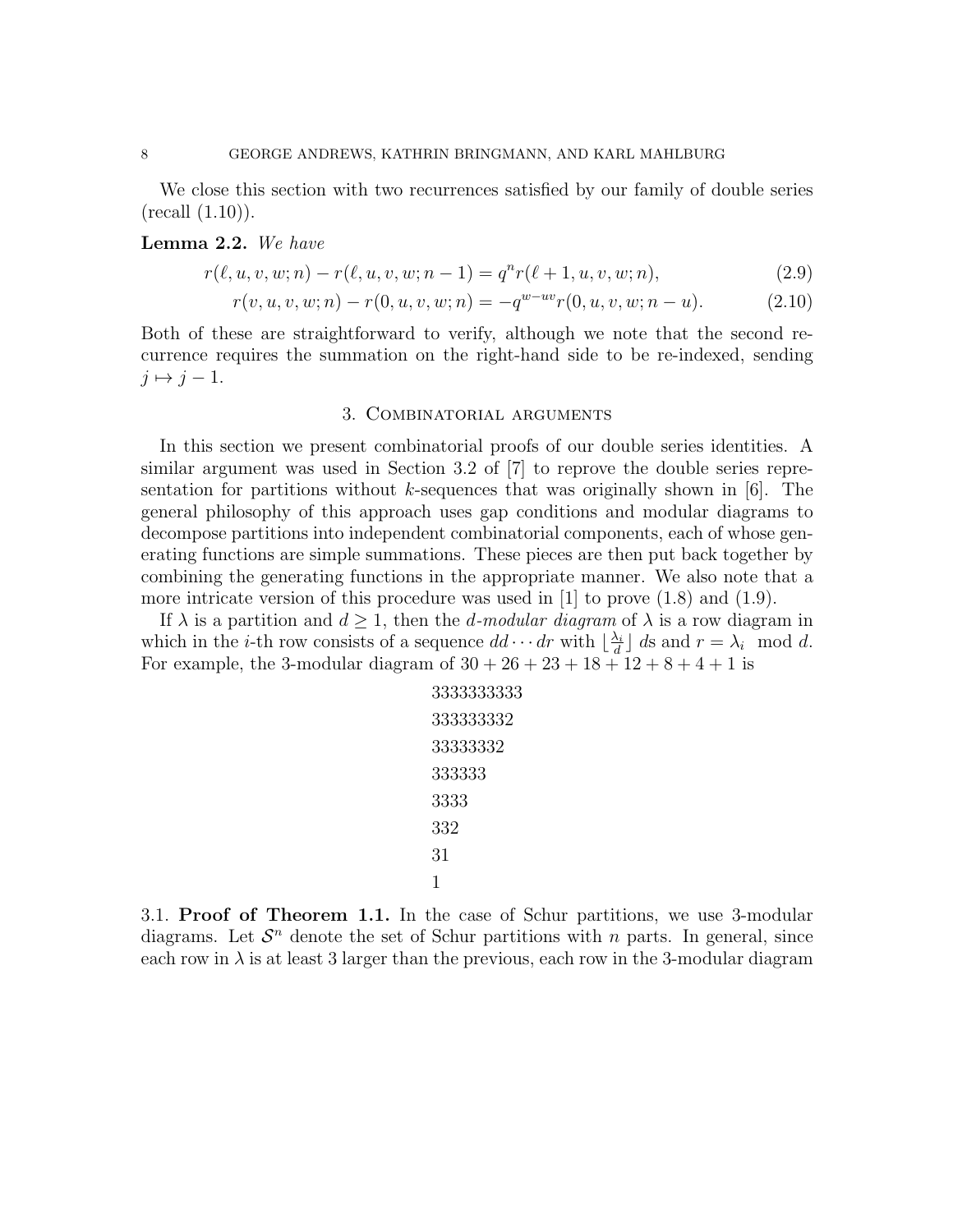has a distinct length, so we can remove an upper-left triangle of size  $\ell(\lambda)-1$ . Denote the resulting partition by  $\lambda'$ , where

$$
\lambda_i' := \lambda_i - 3(\ell(\lambda) - i).
$$

Clearly we have the relations

$$
\ell(\lambda') = \ell(\lambda),
$$
  
\n
$$
|\lambda'| = |\lambda| - 3 \frac{\ell(\lambda)(\ell(\lambda) - 1)}{2}.
$$
\n(3.1)

The conditions on Schur partitions show that  $\lambda'$  is a partition in which the multiples of 3 must be distinct, but the parts that are 1, 2 (mod 3) are arbitrary. Denote the set of such partitions by T. It is clear that the map  $\lambda \mapsto \lambda'$  is a bijection from S to  $\mathcal T$  that preserves the number of parts, and we therefore have the generating function

$$
\sum_{\lambda \in \mathcal{S}} x^{\ell(\lambda')} q^{|\lambda'|} = \sum_{\sigma \in \mathcal{T}} x^{\ell(\sigma)} q^{|\sigma|} = \frac{(-xq^3; q^3)_{\infty}}{(xq, xq^2; q^3)_{\infty}} = \frac{(x^2q^6; q^6)_{\infty}}{(xq; q)_{\infty}}.
$$
(3.2)

Using (2.5) and (2.6) to expand the final products, this is equivalent to

$$
\sum_{\lambda \in S} x^{\ell(\lambda')} q^{|\lambda'|} = \sum_{k,m \ge 0} \frac{(-1)^k x^{m+2k} q^{m+\frac{6k(k+1)}{2}}}{(q;q)_m (q^6;q^6)_k}.
$$
 (3.3)

Finally, we use (3.1) to add back in the missing triangles to (3.3). In particular,  $(3.3)$  allows us to pick off the  $\lambda$  with exactly *n* parts, implying that

$$
\sum_{\lambda \in S^n} q^{|\lambda'|} = \sum_{m+2k=n} \frac{(-1)^k q^{m+\frac{6k(k+1)}{2}}}{(q;q)_m (q^6;q^6)_k}.
$$

Adding back in the 3-modular triangle of size  $n-1$  gives

$$
\sum_{\lambda \in S^n} q^{|\lambda|} = q^{\frac{3n(n-1)}{2}} \sum_{\lambda \in S^n} q^{|\lambda'|} = \sum_{m+2k=n} \frac{(-1)^k q^{m+\frac{6k(k+1)}{2}} q^{\frac{3(m+2k)(m+2k-1)}{2}}}{(q;q)_m (q^6;q^6)_k},
$$

because  $n = m + 2k$  in the sum. The proof is complete upon summing over all n, as

$$
f_{\mathcal{S}}(x) = \sum_{\lambda \in \mathcal{S}} x^{\ell(\lambda')} q^{|\lambda'| + 3 \frac{\ell(\lambda')(\ell(\lambda') - 1)}{2}} = \sum_{m,k \ge 0} \frac{(-1)^k x^{m+2k} q^{m + \frac{6k(k+1)}{2}} q^{3 \frac{(m+2k)(m+2k-1)}{2}}}{(q;q)_m (q^6;q^6)_k}.
$$
\n(3.4)

This simplifies to give the theorem statement.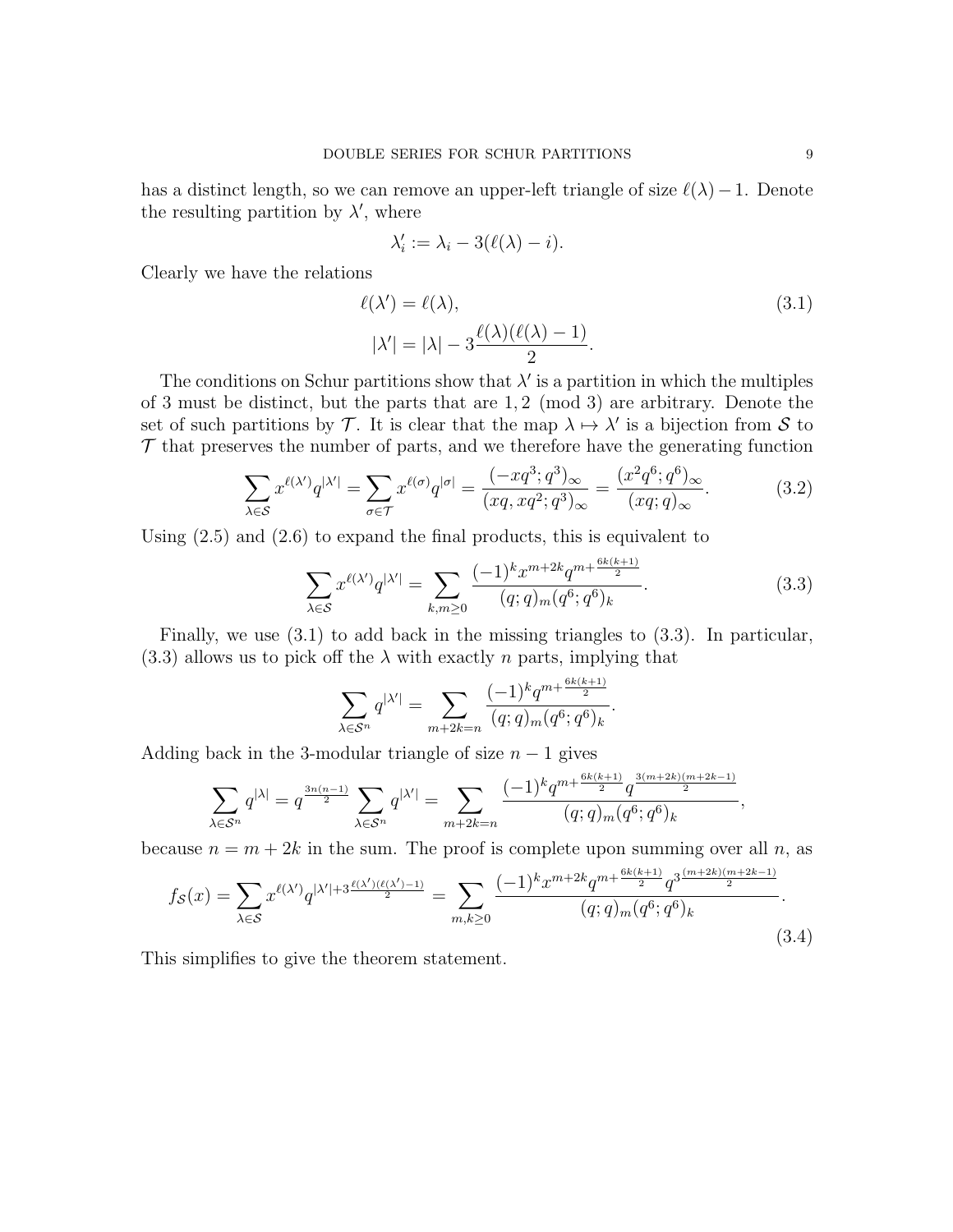*Remark.* For example, if  $\lambda = 30 + 26 + 23 + 18 + 12 + 8 + 4 + 1 \in \mathcal{S}$ , then  $\ell(\lambda) = 8$ , and  $\lambda' = 9 + 8 + 8 + 6 + 3 + 2 + 1 + 1$ , which does indeed have the properties described above.

3.2. 2-modular diagrams and the proof of Theorem 1.2. We now briefly sketch the proof of Theorem 1.2, which follows a very similar argument, the main difference is that we now use 2-modular diagrams. Beginning with (1.6), we note that if  $\lambda \in \mathcal{GG}$ , then each row in  $\lambda$  is at least 2 larger than the previous. The rows in the 2-modular diagram therefore have distinct lengths, so we can remove an upper-left triangle of size  $\ell(\lambda) - 1$ .

The resulting partition  $\lambda'$  has distinct even parts, but odd parts may be repeated, so the generating function is

$$
\sum_{\lambda \in \mathcal{G}\mathcal{G}} x^{\ell(\lambda')} q^{|\lambda'|} = \frac{(-xq^2; q^2)_{\infty}}{(xq; q^2)_{\infty}} = \frac{(x^2q^4; q^4)_{\infty}}{(xq; q)_{\infty}} = \sum_{k,m \ge 0} \frac{(-1)^k x^{m+2k} q^{m+\frac{4k(k+1)}{2}}}{(q; q)_m (q^4; q^4)_k}.
$$
 (3.5)

The final equality follows from (2.5) and (2.6). Adding back in the 2-modular triangle gives

$$
f_{\mathcal{G}\mathcal{G}}(x;q) = \sum_{\lambda \in \mathcal{G}\mathcal{G}} x^{\ell(\lambda')} q^{|\lambda'| + 2\frac{\ell(\lambda')(\ell(\lambda')-1)}{2}} = \sum_{k,m \ge 0} \frac{(-1)^k x^{m+2k} q^{m+\frac{4k(k+1)}{2} + (m+2k)(m+2k-1)}}{(q;q)_m (q^4;q^4)_k},
$$

which implies the first part of the theorem statement.

The combinatorial proof of  $(1.7)$  is analogous, except now  $\lambda'$  has arbitrary even parts and distinct odd parts, so the third expression in (3.5) is replaced by  $\frac{(x^2q^2;q^4)_{\infty}}{(xxq)}$  $\frac{(xq;q)_{\infty}}{(xq;q)_{\infty}}$ . This implies the second part of the theorem.

## 4. Analytic arguments I: q-differences and recurrences

In this section we give our first set of analytic proofs for the double series identities in Theorems 1.1 – 1.3. We use the theory of  $q$ -difference equations and recurrence relations.

4.1. **Proof of Theorem 1.1.** We begin with a known  $q$ -difference equation for Schur partitions. Equation (2.11) of [4] states that

$$
f_{\mathcal{S}}(x) = (1 + xq + xq^{2}) f_{\mathcal{S}}(xq^{3}) + xq^{3} (1 - xq^{3}) f_{\mathcal{S}}(xq^{6}); \qquad (4.1)
$$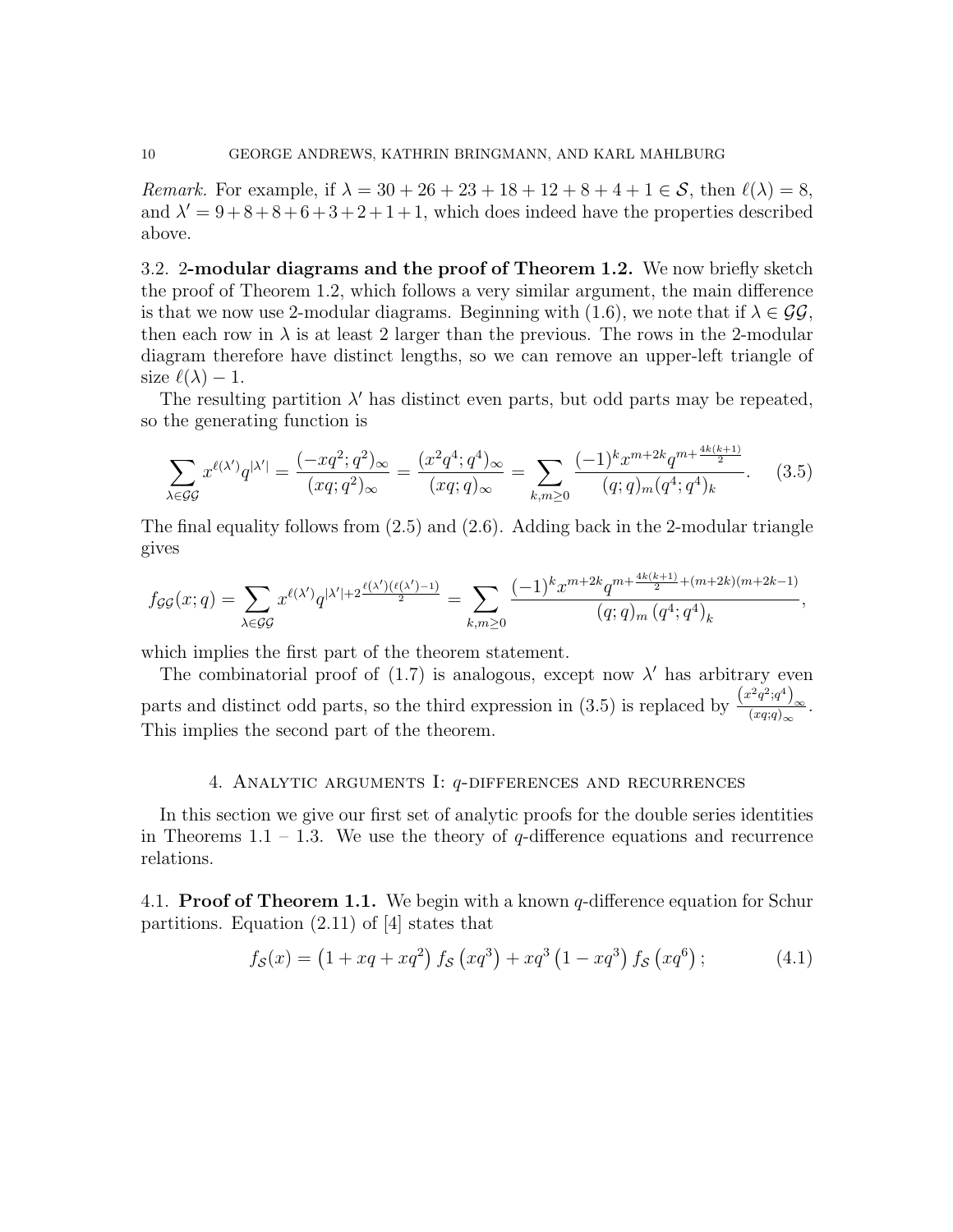the combinatorial properties of this equation are also studied in Proposition 2.1 of [9]. If we expand the generating function as a series in  $x$ , writing

$$
f_{\mathcal{S}}(x) = \sum_{n \ge 0} x^n U_{\mathcal{S}}(n),
$$

then (4.1) is equivalent to the recurrence

$$
(1 - q^{3n}) U_S(n) = (q^{3n-2} + q^{3n-1} + q^{6n-3}) U_S(n-1) - q^{6n-6} U_S(n-2), \qquad (4.2)
$$

with initial conditions  $U_{\mathcal{S}}(0) = 1$  and  $U_{\mathcal{S}}(n) = 0$  for all  $n < 0$  (note that we are allowed to consider negative-indexed terms when working with hypergeometric q-series due to (2.1)). If we replace n by  $n-1$ , multiply the resulting recurrence by  $q^{3n}$  and then subtract it from the above, we obtain the new recurrence

$$
(1 - q^{3n}) US(n) = q^{3n-2} (1 + q + q^2) US(n - 1)
$$
\n
$$
- q^{6n-6} (1 + q + q^2 + q^{3n-3}) US(n - 2) + q^{9n-12} US(n - 3),
$$
\n(4.3)

with the same initial conditions as before. Either  $(4.2)$  or  $(4.3)$  are sufficient to uniquely determine the  $U_{\mathcal{S}}(n)$ , but it is the lengthened recurrence that we use in order to show that the double series representation for  $f_{\mathcal{S}}(x)$  is correct.

This lengthened recurrence  $(4.3)$  is also equivalent to the *q*-difference equation

$$
f_S(x) = (1 + xq + xq^2 + xq^3) f_S (xq^3) - (x^2q^6 + x^2q^7 + x^2q^8) f_S (xq^6)
$$
  
+ 
$$
(x^3q^{15} - x^2q^9) f_S (xq^9).
$$
 (4.4)

We note that this equation can also be proven directly from the definition of Schur partitions through combinatorial inclusion-exclusion, as in the proof of Proposition 2.1 of [9]. In particular, the first term encodes the fact that the smallest part in a Schur partition may be 1, 2, or 3, with the next part larger than 3. The second term encodes the fact that the following pairs of successive parts are excluded, respectively:  $(2, 4)$ ,  $(3, 4)$ , and  $(3, 5)$ . The pair  $(3, 6)$  is also excluded, which is encoded by  $-x^2q^9f(xq^9)$ . Finally, we have now doubly subtracted the excluded triple  $(3, 5, 7)$ , which is added back in by  $x^3 q^{15} f(xq^9)$ .

For  $\ell, n \in \mathbb{Z}$ , define

$$
\rho_{\ell}(n) := r(\ell, 2, 3, 4; n) = \sum_{j \geq 0} \frac{(-1)^j q^{3j^2 + j - 2\ell j}}{(q; q)_{n-2j} (q^6; q^6)_j}.
$$

It is clear that  $\rho_{\ell}(0) = 1$  and  $\rho_{\ell}(n) = 0$  for  $n < 0$ .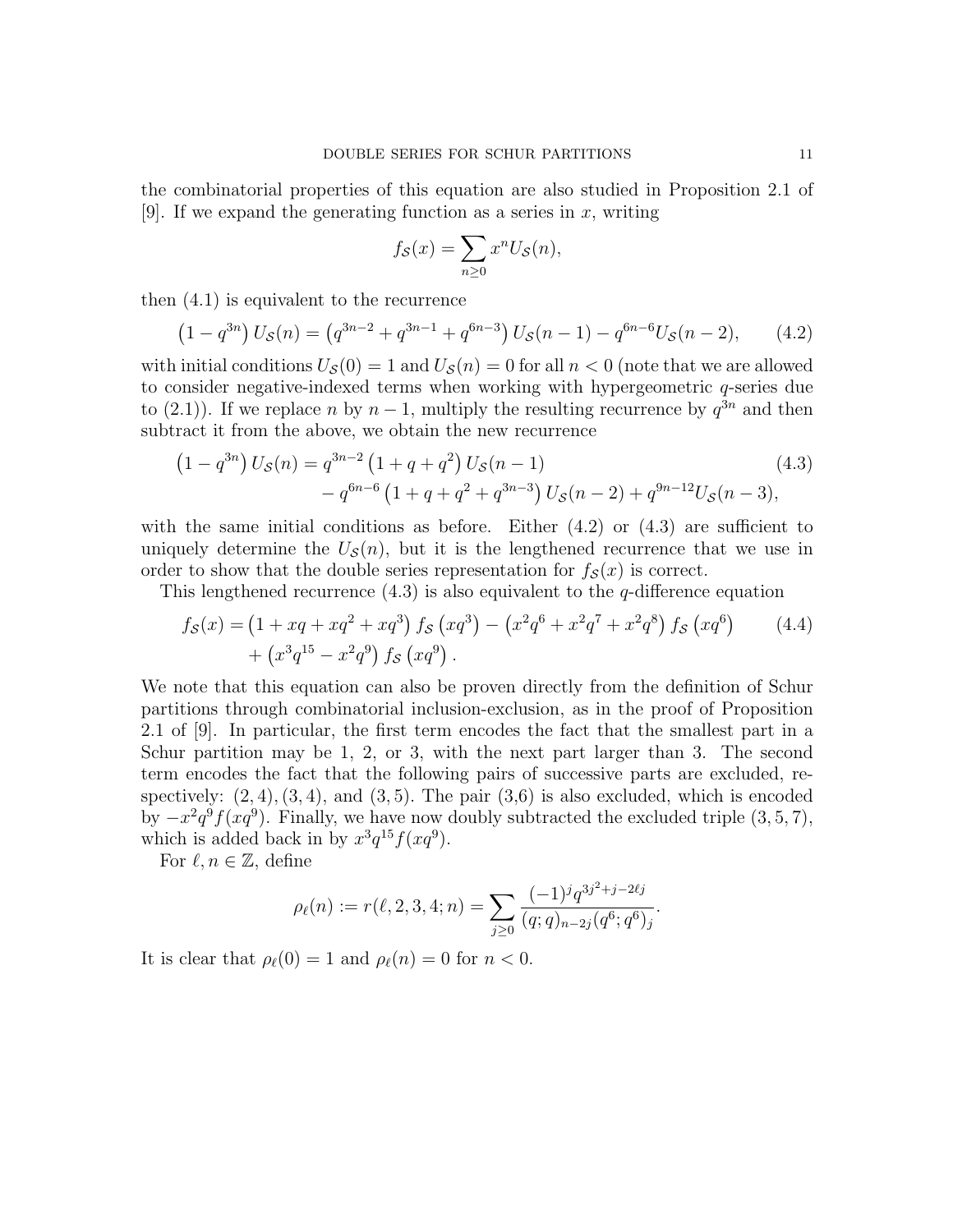Recalling (3.4) and substituting  $n = m + 2k$ , we see that Theorem 1.1 is equivalent to

$$
f_{\mathcal{S}}(x) = \sum_{n\geq 0} x^n q^{\frac{n(3n-1)}{2}} \rho_0(n). \tag{4.5}
$$

Observe that Lemma 2.2 implies the following system of recurrences:

$$
\rho_0(n) - \rho_0(n-1) = q^n \rho_1(n), \qquad (4.6)
$$

$$
\rho_0(n-1) - \rho_0(n-2) = q^{n-1}\rho_1(n-1),\tag{4.7}
$$

$$
\rho_0(n-2) - \rho_0(n-3) = q^{n-2}\rho_1(n-2),\tag{4.8}
$$

$$
\rho_1(n) - \rho_1(n-1) = q^n \rho_2(n), \qquad (4.9)
$$

$$
\rho_1(n-1) - \rho_1(n-2) = q^{n-1}\rho_2(n-1),\tag{4.10}
$$

$$
\rho_2(n) - \rho_2(n-1) = q^n \rho_3(n), \qquad (4.11)
$$

$$
\rho_3(n) - \rho_0(n) = -q^{-2}\rho_0(n-2). \tag{4.12}
$$

This is a non-degenerate linear system of 7 equations in the 7 variables  $\rho_0(n)$ ,  $\rho_1(n)$ ,  $\rho_1(n-1)$ ,  $\rho_1(n-2)$ ,  $\rho_2(n)$ ,  $\rho_2(n-1)$ , and  $\rho_3(n)$ , so there is a unique solution for  $\rho_0(n)$  in terms of the "constants"  $\rho_0(n-1)$ ,  $\rho_0(n-2)$ , and  $\rho_0(n-3)$ .

Indeed, it is not difficult to work out through direct substitution, as we have

$$
\rho_0(n) = \rho_0(n-1) + q^n \rho_1(n)
$$
  
=  $\rho_0(n-1) + q^n (\rho_1(n-1) + q^n \rho_2(n))$   
=  $\rho_0(n-1) + q (\rho_0(n-1) - \rho_0(n-2)) + q^{2n} (\rho_2(n-1) + q^n \rho_3(n))$   
=  $(1+q)\rho_0(n-1) - q\rho_0(n-2) + q^{n+1} (\rho_1(n-1) - \rho_1(n-2))$   
+  $q^{3n} (\rho_0(n) - q^{-2} \rho_0(n-2))$   
=  $q^{3n} \rho_0(n) + (1+q)\rho_0(n-1) - (q+q^{3n-2}) \rho_0(n-2)$   
+  $q^2 (\rho_0(n-1) - \rho_0(n-2)) - q^3 (\rho_0(n-2) - \rho_0(n-3)).$ 

Regrouping, we conclude the recurrence

$$
(1 - q^{3n})\rho_0(n)
$$
\n
$$
= (1 + q + q^2)\rho_0(n - 1) - q(1 + q + q^2 + q^{3n-3})\rho_0(n - 2) + q^3\rho_0(n - 3).
$$
\n(4.13)

Recalling (4.5), we set

$$
u_{\mathcal{S}}(n):=q^{\frac{n(3n-1)}{2}}\rho_0(n),
$$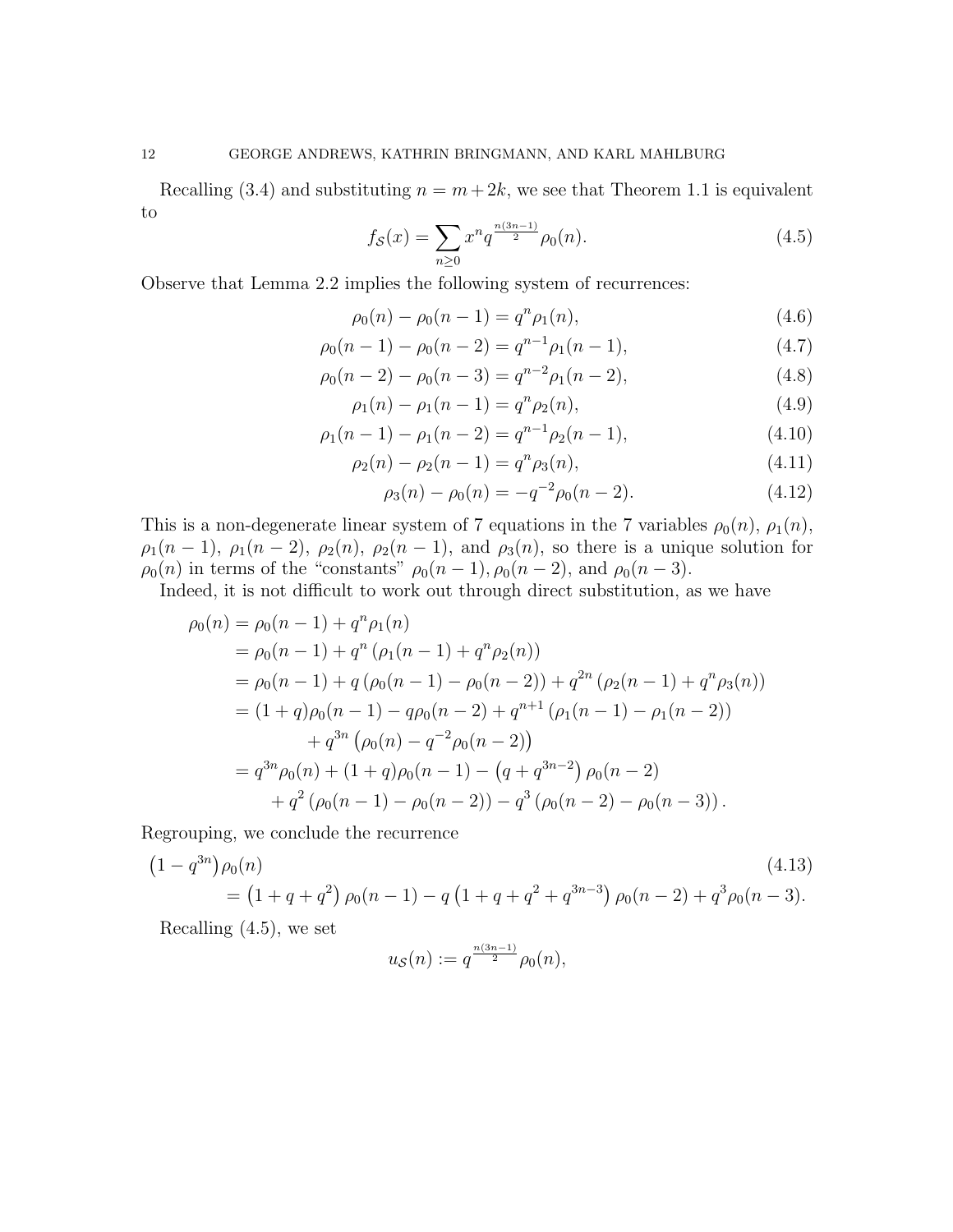so that we want to show that  $f(x) = \sum_{n} x^{n} u_{\mathcal{S}}(n)$ . Using (4.13), we find an equivalent recurrence for the  $u<sub>S</sub>(n)$ , namely

$$
(1 - q^{3n}) uS(n) = q^{3n-2} (1 + q + q^2) uS(n - 1)
$$
  
- q<sup>6n-6</sup> (1 + q + q<sup>2</sup> + q<sup>3n-3</sup>) u<sub>S</sub>(n - 2) + q<sup>9n-12</sup> u<sub>S</sub>(n - 3).

This is equivalent to (4.3), and since the initial conditions of  $u<sub>S</sub>(n)$  and  $U<sub>S</sub>(n)$  also coincide, we have therefore verified that  $u_{\mathcal{S}}(n) = U_{\mathcal{S}}(n)$  for all  $n \geq 0$ . This completes the proof of Theorem 1.1.

Remark. It is striking that the analytic proof only recovers the longer recurrence  $(4.3)$ , and not the shorter one (4.2) that arises directly from (4.1).

4.2. Proof of Theorem 1.2. We next turn to the Göllnitz-Gordon identities and briefly outline an analytic proof of Theorem 1.2 using  $q$ -difference equations. As the proof is very similar to Section 4.1, we suppress the calculations that are analogous to those seen between  $(4.1) - (4.4)$ . This is reflected in the modified notation that we use in this section, as we recall (1.11) in setting

$$
\widetilde{f}_{gg}(x) = \widetilde{f}_{gg}(x;q) := \sum_{n \ge 0} x^n q^{n^2} r(0,2,2,2;n), \qquad (4.14)
$$

and further write  $\rho_{\ell}(n) := r(\ell, 2, 2, 2; n).$ 

The recurrences in Lemma 2.2 then imply

$$
\rho_0(n) = \rho_0(n-1) + q^n \rho_1(n)
$$
  
=  $\rho_0(n-1) + q^n (\rho_1(n-1) + q^n \rho_2(n))$   
=  $\rho_0(n-1) + q (\rho_0(n-1) - \rho_0(n-2)) + q^{2n} (\rho_0(n) - q^{-2} \rho_0(n-2)),$  (4.15)

where the final parenthetical grouping follows from (2.10), and all other steps use instances of (2.9). Regrouping, this simplifies to

$$
(1 - q^{2n}) \rho_0(n) = (1 + q)\rho_0(n - 1) - (q + q^{2n-2}) \rho_0(n - 2).
$$

Letting  $u_{\mathcal{G}\mathcal{G}}(n) := q^{n^2} \rho_0(n)$ , we then find the recurrence

$$
(1 - q^{2n}) u_{\mathcal{G}\mathcal{G}}(n) = q^{2n-1}(1+q)u_{\mathcal{G}\mathcal{G}}(n-1) - q^{4n-3}(1+q^{2n-3}) u_{\mathcal{G}\mathcal{G}}(n-2),
$$

which, by  $(4.14)$ , is equivalent to the *q*-difference equation

$$
\widetilde{f}_{\mathcal{G}\mathcal{G}}(x) = \left(1 + xq + xq^2\right)\widetilde{f}_{\mathcal{G}\mathcal{G}}\left(xq^2\right) - x^2q^5\widetilde{f}_{\mathcal{G}\mathcal{G}}\left(xq^4\right) - x^2q^6\widetilde{f}_{\mathcal{G}\mathcal{G}}\left(xq^6\right). \tag{4.16}
$$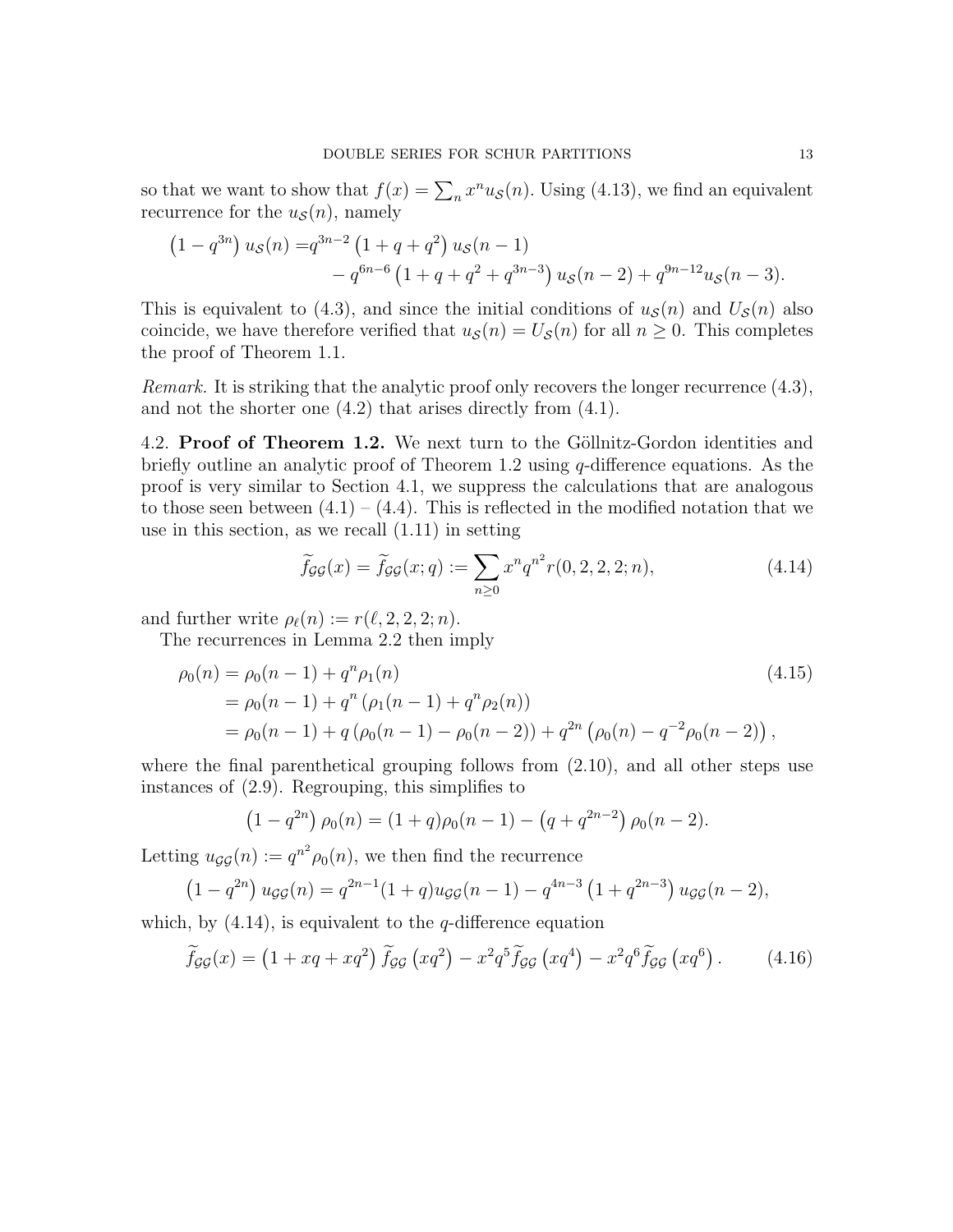As with (4.1) and (4.4), it is straightforward to verify that  $f_{GG}(x)$  satisfies a simple q-difference equation, where we write  $f_{\mathcal{G}\mathcal{G}}(x) := f_{\mathcal{G}\mathcal{G}}(x; q)$ :

$$
f_{\mathcal{G}\mathcal{G}}(x) = (1 + xq) f_{\mathcal{G}\mathcal{G}}(xq^2) + xq^2 f_{\mathcal{G}\mathcal{G}}(xq^4).
$$
 (4.17)

For example, this can be verified by expanding  $(1.2)$  as a series in x; the formula also appears as (3.2) in [3]. Furthermore, one can understand the recurrence combinatorially by noting that the first term on the right generates those Göllnitz-Gordon partitions whose smallest part is either 1 or at least 3 (so the next part is at least 3), while the second term generates those whose smallest part is 2 (so the next part is at least 5).

Then (4.16) is obtained by substituting  $x \mapsto xq^2$  in (4.17), multiplying the entire equation by  $xq^2$ , and subtracting the result from (4.17) itself. As in Section 4.1, the fact that  $f_{\mathcal{G}\mathcal{G}}$  and  $f_{\mathcal{G}\mathcal{G}}$  satisfy the same recurrence is enough to conclude (1.6).

Next, recall (1.12) and set

$$
\widetilde{f}_{\mathcal{G}}(x) := \sum_{n \geq 0} x^n q^{n^2} r(1, 2, 2, 2; n).
$$

Noting that  $r(1, 2, 2, 2; n) = r(0, 2, 2, 0; n)$ , we also set  $\rho_j(n) := r(j, 2, 2, 0; n)$ . Proceeding as above, we obtain a formula that is identical to (4.15) except that the final term is now  $q^{-4} \rho_0(n-2)$ . This translates to the functional equation

$$
\widetilde{f}_{\mathcal{G}}(x) = \left(1 + xq + xq^2\right) \widetilde{f}_{\mathcal{G}}\left(xq^2\right) - x^2 q^5 \widetilde{f}_{\mathcal{G}}\left(xq^4\right) - x^2 q^4 \widetilde{f}_{\mathcal{G}}\left(xq^6\right). \tag{4.18}
$$

Similar to the above, one easily finds the recurrence

$$
f_{\mathcal{G}}(x) = (1 + xq^2) f_{\mathcal{G}}(xq^2) + xq f_{\mathcal{G}}(xq^4),
$$

which, upon comparison with  $(4.18)$ , concludes the proof of  $(1.7)$  as before.

4.3. Proof of Theorem 1.3. We conclude this section by using  $q$ -difference equations to prove the identities in Theorem 1.3. We simultaneously prove (1.13) and (1.14), by first setting  $\rho_j(n) := r(j, 1, 2, 1; n)$ . Using Lemma 2.2, we find that

$$
(1 - q^{2n}) \rho_0(n) = (1 + q - q^{2n-1}) \rho_0(n-1) - q\rho_0(n-2).
$$
 (4.19)

Following the arguments in the previous subsections, (4.19) implies that the series  $f_E(x) = f_E(x; q) := \sum_{n \geq 0} x^n q^{n^2} \rho_0(n)$  satisfies the q-difference equation

$$
f_E(x) - f_E(xq^2) = (1+q) xq f_E(xq^2) - q^2 x f_E(xq^4) - x^2 q^5 f_E(xq^4).
$$
 (4.20)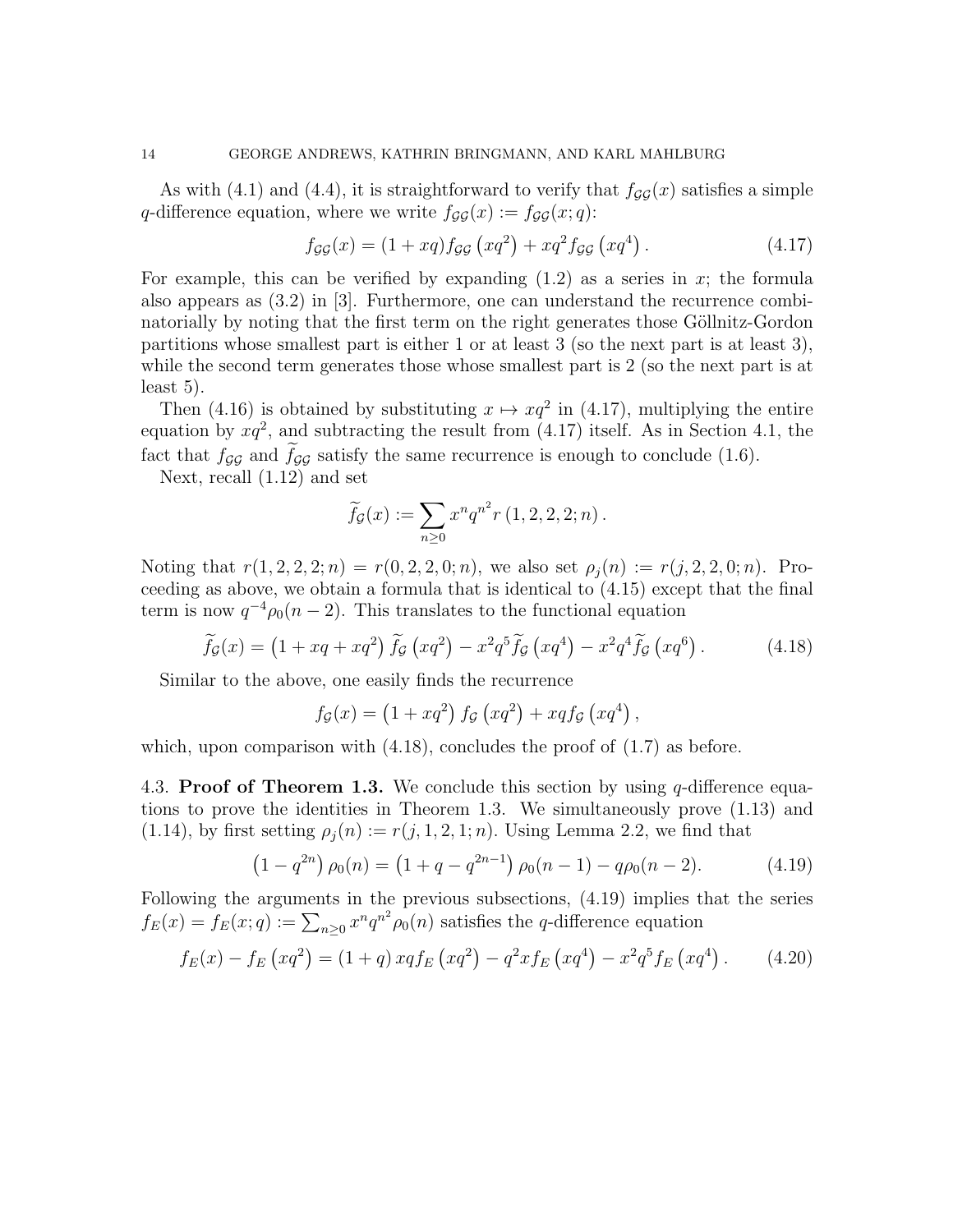A short calculation shows that  $(-xq;q^2)_{\infty}$  also satisfies  $(4.20)$ , so  $f_E(x) = (-xq;q^2)_{\infty}$ . Since by definition  $f_E(q^{t-1}; q) = R(2, t, 1, 1, 2, 2)$ , we conclude (1.13) and (1.14), respectively, by setting  $x = 1$  and q, respectively.

Remark 1. We have not included a proof of (1.15) in this section as the resulting recurrences are essentially trivial (cf. Section 5.2).

## 5. Analytic arguments II: Summation identities

In this section we use well-known  $q$ -series summation formulas in order to give analytic proofs for many of the double-series identities in Theorems 1.2 and 1.3. Notably, we have not found any such proof for Theorem 1.1, which seems to be more novel.

5.1. **Proof of Theorem 1.2.** Recalling  $(1.11)$  and  $(1.12)$ , we begin by noting that for  $u \in \mathbb{N}_0$ ,

$$
r(u, 2, 2, 2; n) = \sum_{j \ge 0} \frac{(-1)^j q^{2j^2 - 2uj}}{(q)_{n-2j} (q^4; q^4)_j}.
$$
 (5.1)

We rewrite this expression using  $(2.2)$ , which implies that

$$
\frac{1}{(q)_{n-2j}} = \frac{q^{2nj-j(2j-1)} (q^{-n})_{2j}}{(q)_n} = \frac{q^{2nj-j(2j-1)} (q^{-n}, q^{1-n}; q^2)_j}{(q)_n}.
$$

Substituting this into (5.1), we therefore have the hypergeometric expression

$$
r(u, 2, 2, 2; n) = \frac{1}{(q)_n} \sum_{j \ge 0} \frac{(q^{-n}, q^{1-n}; q^2)_j}{(q^2, -q^2; q^2)_j} \left( -q^{1+2n-2u} \right)^j
$$
  
= 
$$
\frac{1}{(q)_n} {}_2\phi_1 \left( \begin{array}{cc} q^{-n}, & q^{1-n} \\ & -q^2 \end{array}; q^2, -q^{1+2n-2u} \right).
$$
 (5.2)

For the Göllnitz-Gordon partitions, we set  $u = 0$ , and then further distinguish cases based on the parity of n. If n is even, then we use (2.7) with  $n \mapsto \frac{n}{2}$ ,  $q \mapsto q^2$ ,  $a = q^{1-n}$ , and  $c = -q^2$  to get

$$
r(0,2,2,2;n) = \frac{1}{(q)_n} \frac{(-q^{1+n};q^2)_{\frac{n}{2}}}{(-q^2;q^2)_{\frac{n}{2}}} = \frac{(-q;q^2)_n}{(q)_n \left(-q^2;q^2\right)_{\frac{n}{2}} \left(-q;q^2\right)_{\frac{n}{2}}} = \frac{(-q;q^2)_n}{(q^2;q^2)_n}.\tag{5.3}
$$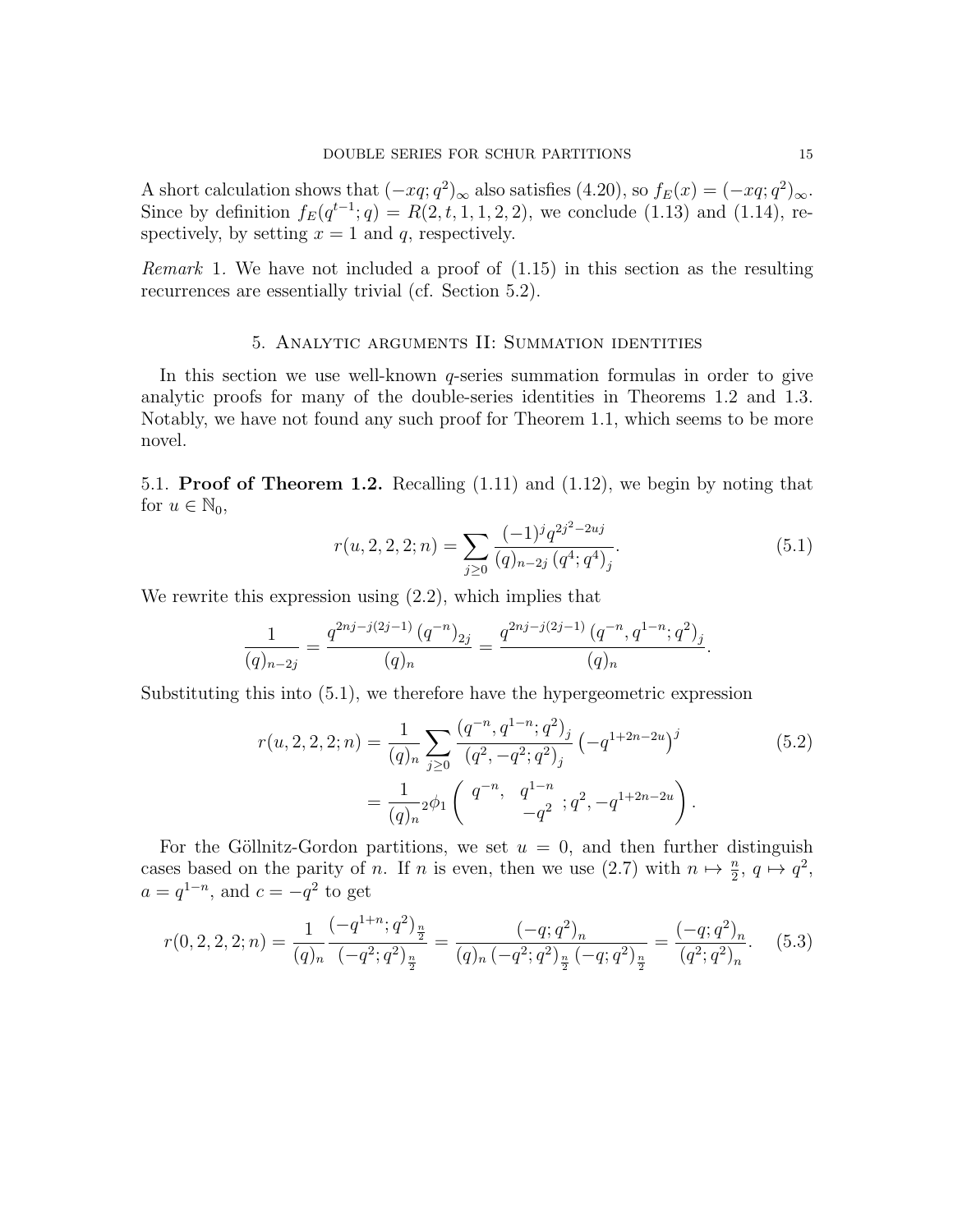If *n* is odd, then we instead use (2.7) with  $n \mapsto \frac{n-1}{2}$ ,  $q \mapsto q^2$ ,  $a = q^{-n}$ , and  $c = -q^2$ to get

$$
r(0,2,2,2;n) = \frac{1}{(q)_n} \frac{(-q^{2+n};q^2)_{\frac{n-1}{2}}}{(-q^2;q^2)_{\frac{n-1}{2}}} = \frac{(-q;q^2)_n}{(q)_n \left(-q^2;q^2\right)_{\frac{n-1}{2}}\left(-q;q^2\right)_{\frac{n+1}{2}}} = \frac{(-q;q^2)_n}{(q^2;q^2)_n}.
$$
\n
$$
(5.4)
$$

As these evaluations simplify to a uniform expression, we find that

$$
f_{\mathcal{G}\mathcal{G}}(x;q) = \sum_{n\geq 0} \frac{x^n q^{n^2} (-q;q^2)_n}{(q^2;q^2)_n} = \sum_{n\geq 0} x^n q^{n^2} r(0,2,2,2;n),
$$

which proves  $(1.6)$ .

For the Göllnitz partitions we set  $u = 1$  in (5.2), and again separate cases by the parity of *n*. If *n* is even, then we apply (2.8) with  $n \mapsto \frac{n}{2}$ ,  $q \mapsto q^2$ ,  $a = q^{1-n}$ , and  $c = -q^2$  to obtain

$$
{}_{2}\phi_{1}\left(\begin{array}{cc}q^{-n}, & q^{1-n} \\ & -q^{2} \end{array}; q^{2}, -q^{2n-1}\right) = \frac{(-q^{n+1}; q^{2})_{\frac{n}{2}-1}}{(-q^{2}; q^{2})_{\frac{n}{2}-1}} + \frac{q^{n-1}(1-q^{1-n})\left(-q^{n+1}; q^{2}\right)_{\frac{n}{2}-1}}{(-q^{2}; q^{2})_{\frac{n}{2}}} \\ = \frac{q^{n}\left(1+q^{-1}\right)\left(-q^{n+1}; q^{2}\right)_{\frac{n}{2}-1}}{\left(-q^{2}; q^{2}\right)_{\frac{n}{2}}}.
$$

This further simplifies as in (5.3), giving the overall expression

$$
r(1, 2, 2, 2; n) = \frac{q^n (-q^{-1}; q^2)_n}{(q^2; q^2)_n}.
$$

If *n* is odd, then we apply (2.8) with  $n \mapsto \frac{n-1}{2}$ ,  $q \mapsto q^2$ ,  $a = q^{-n}$ , and  $c = -q^2$ , obtaining

$$
{}_{2}\phi_{1}\left(\begin{array}{cc}q^{-n}, & q^{1-n} \\ & -q^{2} \end{array}; q^{2}, -q^{2n-1}\right) = \frac{(-q^{n+2}; q^{2})_{\frac{n-3}{2}}}{(-q^{2}; q^{2})_{\frac{n-3}{2}}} + \frac{q^{n}\left(1-q^{-n}\right)(-q^{n+2}; q^{2})_{\frac{n-3}{2}}}{(-q^{2}; q^{2})_{\frac{n-1}{2}}} \\
= \frac{q^{n}\left(1+q^{-1}\right)(-q^{n+2}; q^{2})_{\frac{n-3}{2}}}{(-q^{2}; q^{2})_{\frac{n-1}{2}}}.
$$

Again the overall expression for  $r(1, 2, 2, 2; n)$  simplifies further (cf. (5.4)), giving a uniform expression in  $n$ . This completes the proof of  $(1.7)$ .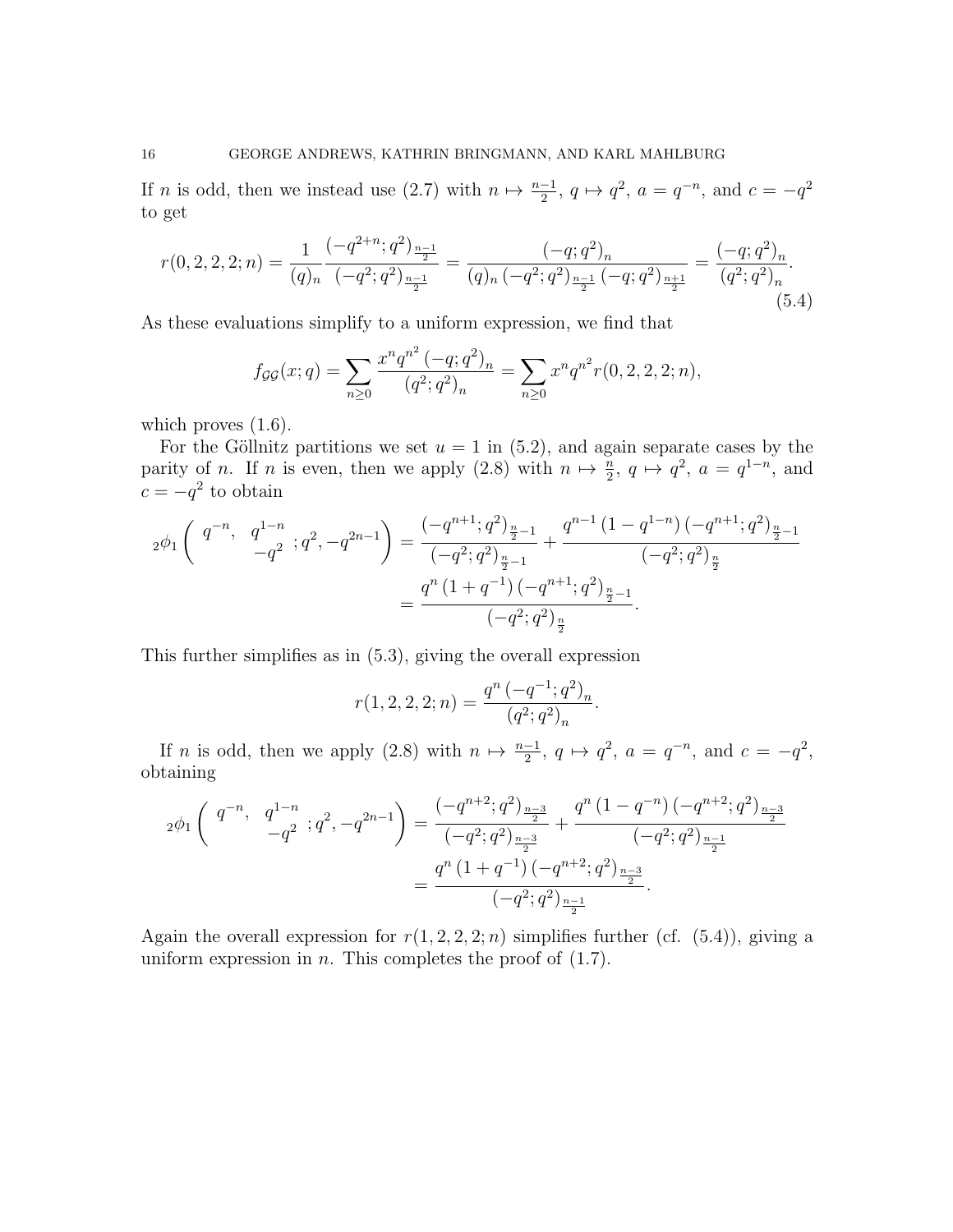5.2. Proof of Theorem 1.3. We begin with (1.13) and (1.14). By the definition of  $r(\ell, u, v, w; n)$  and (2.2) and (2.3), we find the hypergeometric limit

$$
r(1, 1, 2, 2; n) = \frac{1}{(q)_n} \lim_{t \to 0} \sum_{j \ge 0} \frac{(q^{-n})_j \left(-\frac{q}{t}\right)_j}{(q)_j (-q)_j} t^j q^{nj} = \frac{1}{(q)_n} \lim_{t \to 0} {}_2\phi_1 \left( \begin{array}{cc} q^{-n}, & -\frac{q}{t} \\ & -q \end{array}; q, tq^n \right).
$$

Using (2.7) with  $a = -\frac{q}{t}$  $\frac{q}{t}$  and  $c = -q$ , this evaluates to

$$
\frac{1}{(q)_n} \lim_{t \to 0} \frac{(t)_n}{(-q)_n} = \frac{1}{(q^2;q^2)_n}.
$$

Euler's identity (2.6) now implies the two desired formulas,

$$
R(2, 1, 1, 1, 2, 2) = \sum_{n\geq 0} \frac{q^{n^2}}{(q^2; q^2)_n} = (-q; q^2)_{\infty},
$$
  

$$
R(2, 2, 1, 1, 2, 2) = \sum_{n\geq 0} \frac{q^{n^2+n}}{(q^2; q^2)_n} = (-q^2; q^2)_{\infty}.
$$

Finally, for (1.15), we observe that if we set  $a = q$  in (2.4) and divide by  $(q)_n$ , this immediately implies that  $r(1, 1, 1, 2; n) = 1$  (note that in this case the sum (1.10) is finite by  $(2.1)$ . We therefore have the formula

$$
R(m, m, 1, 1, 1, 2) = \sum_{n \ge 0} q^{\frac{mn(n+1)}{2}} = \frac{(q^{2m}; q^{2m})_{\infty}}{(q^m; q^{2m})_{\infty}},
$$

where the final equality follows from Gauss' Triangular Number identity ((2.2.13) in  $|5|$ ).

## 6. Further questions

We close with a small collection of additional questions that naturally arise from our study of double series representations for combinatorial partition identities.

(1) Schur's Theorem also extends to partitions where the parts differ by at least  $d$ for  $d \geq 3$ . Indeed, there is a two-parameter family of such identities indexed by  $(d, r)$ , and the analytic properties of these generating functions were recently described in work of the second and third author [9].

However, the techniques of this paper do not give a double series for Schur's partitions if  $d \geq 4$ . For example, the combinatorial proof of Theorem 1.1 in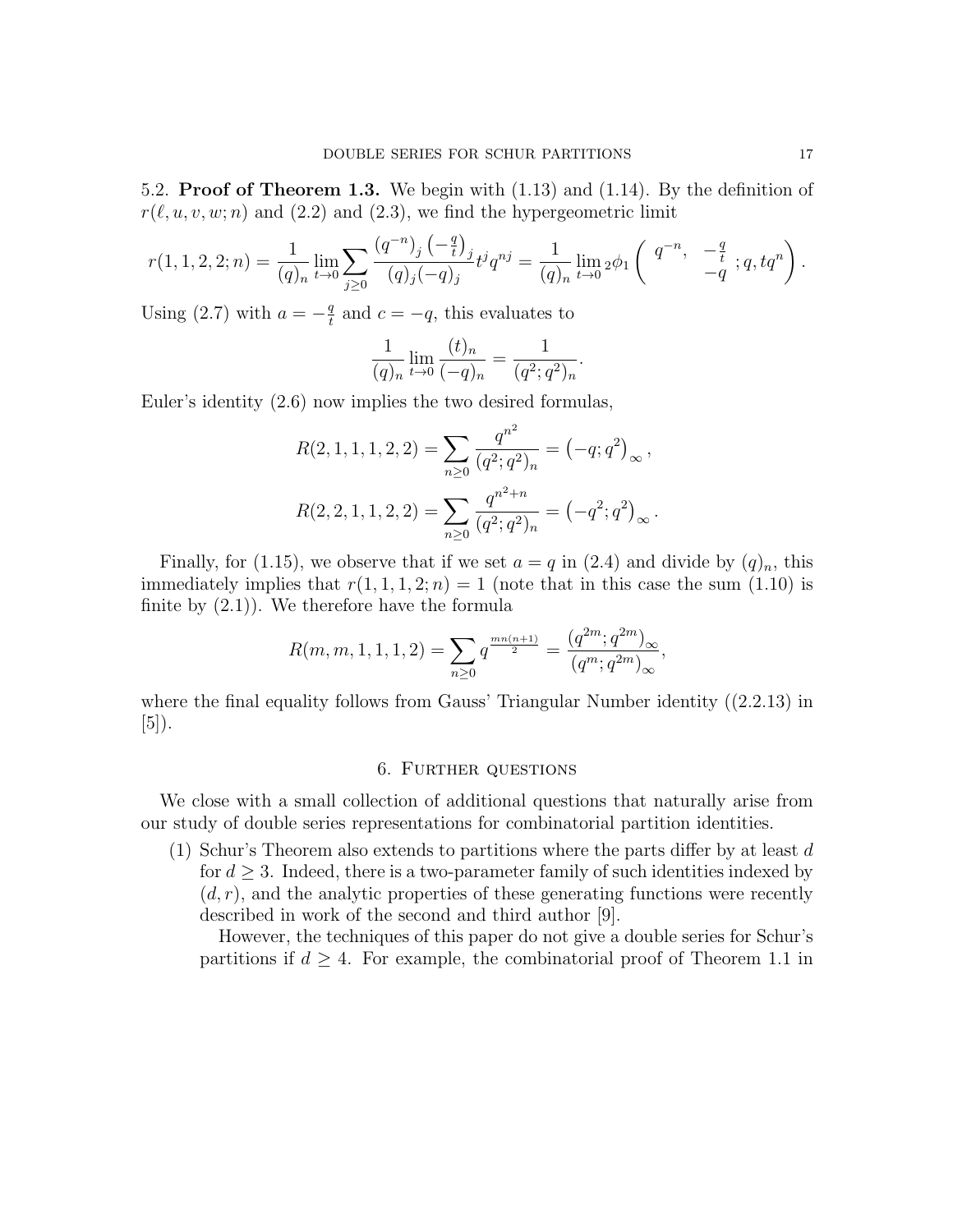Section 3.1 yields a hypergeometric series with a triple summation in general, as the final simplifications in  $(3.2)$  only work for  $d = 3$ . Furthermore, it is known that the generating function for Schur's general  $(d, r)$ -family also satisfy q-difference equations similar to  $(4.1)$  (see formula  $(2.1)$  of  $[2]$  or Proposition 2.1 of [9]). As far as we have been able to determine, these  $q$ -difference equations are not compatible with the recurrences from Lemma 2.2, which is another indication of the obstacles to proving double series representations.

(2) One also sees 3-modular diagrams in Pak's elegant bijective proof of Schur's identities in 4.5.1 and 4.5.2 of [13]. It would be interesting to determine if there is any relationship between his map and the 3-modular decomposition used in the combinatorial proof of Theorem 1.1 from Section 3.1.

#### Acknowledgments

The authors thank the two anonymous referees for their careful reading and numerous helpful comments.

#### **REFERENCES**

- $[1]$  K. Alladi and A. Berkovich, *Göllnitz-Gordon partitions with weights and parity conditions*, in Zeta functions, topology and quantum physics, 1–17, Dev. Math. 14, Springer, New York, 2005.
- [2] K. Alladi and B. Gordon, Generalizations of Schur's partition theorem, Manuscripta Math. 79 (1993), 113–126.
- [3] G. Andrews, A generalization of the Göllnitz-Gordon partition theorems, Proc. Amer. Math. Soc. 18 (1967), 945–952.
- [4] G. Andrews, On partition functions related to Schur's second partition theorem, Proc. Amer. Math. Soc. 19 (1968), 441–444.
- [5] G. Andrews, The theory of partitions, Cambridge University Press, Cambridge, 1998.
- [6] G. Andrews, Partitions with short sequences and mock theta functions, Proc. Natl. Acad. Sci. 102 (2005), 4666–4671.
- [7] K. Bringmann, J. Lovejoy, and K. Mahlburg, On q-difference equations for partitions without k-sequences, Proc. of The Legacy of Ramanujan Conference, Ramanujan Math. Soc. Lecture Notes 20, 2013, pp. 129–137.
- [8] S. Capparelli, Vertex operator relations for affine algebras and combinatorial identities, Ph.D. Thesis, Rutgers University, 1988.
- [9] K. Bringmann and K. Mahlburg, Schur's second partition theorem and mixed mock modular forms, submitted for publication.
- [10] G. Gasper and M. Rahman, *Basic hypergeometric series*, Encycl. of Math. and Applications 35, Cambridge University Press, Cambridge, 1990.
- [11] H. Göllnitz, Partitionen mit Differenzenbedingungen, J. Reine Angew. Math. 225 (1967), 154– 190.